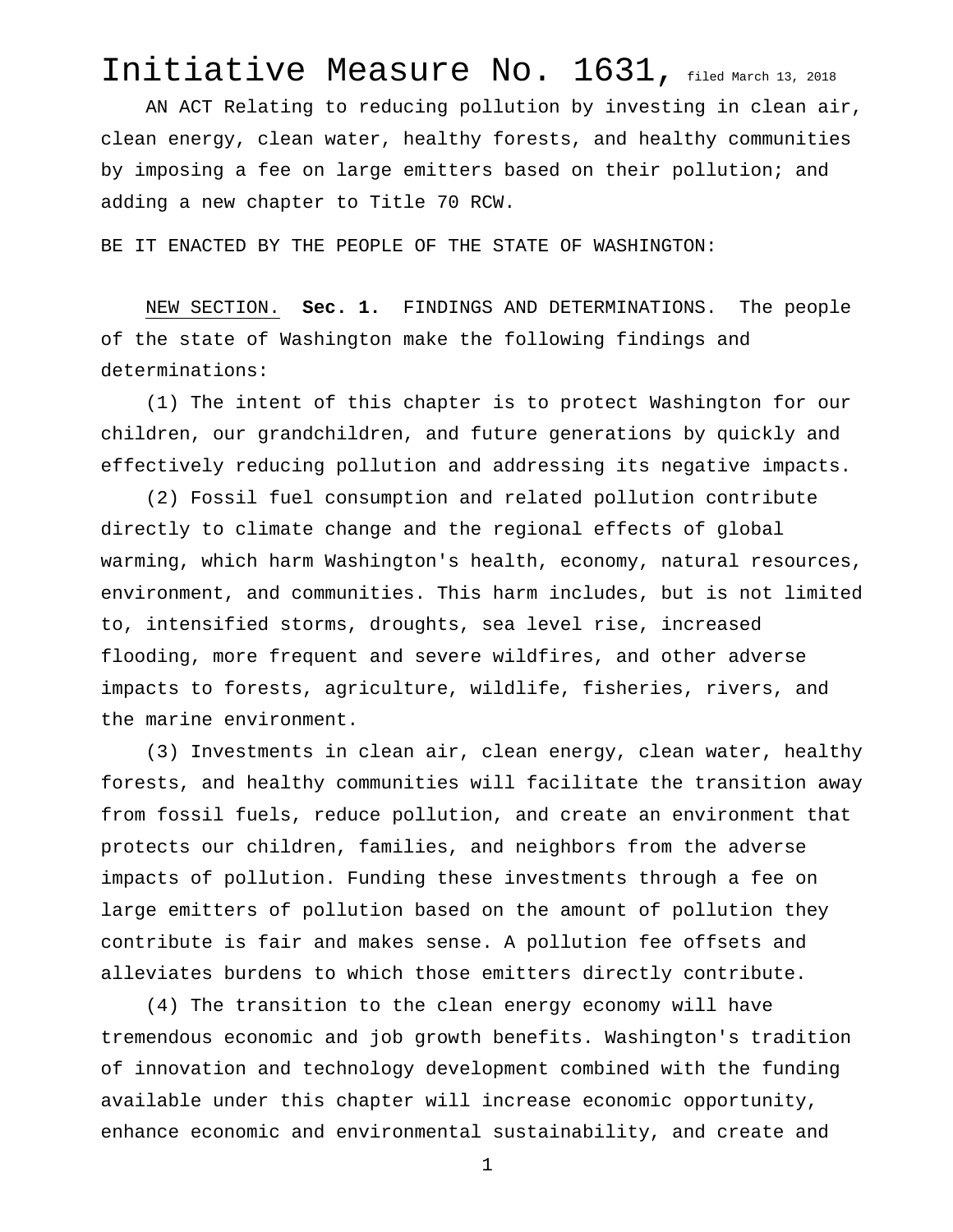support family-sustaining jobs across the state. The business community will play a critical role in leading this transition and in reducing pollution.

(5) Both pollution itself and transitioning to a society that prioritizes clean air, clean energy, clean water, healthy forests, and healthy communities disproportionately impact some people, workers, and communities more than others, including communities within pollution and health action areas. The use of a pollution fee to offset and alleviate those impacts is appropriate to ensure a successful and just transition.

(6) The investments authorized in this chapter constitute the purchase of pollution reduction and the protection of Washington's clean air, clean water, healthy forests, and healthy communities.

NEW SECTION. **Sec. 2.** SHORT TITLE. This act may be known and cited as the Protect Washington Act.

NEW SECTION. **Sec. 3.** CLEAN UP POLLUTION FUND. (1) The clean up pollution fund is created in the state treasury. All receipts collected from the pollution fee imposed by this chapter must be deposited in the fund. The department of revenue is authorized to create subfunds or subaccounts as may be necessary or appropriate to implement the purposes of this chapter. Receipts collected from the pollution fee imposed by this chapter may only be spent after appropriation into the clean up pollution fund.

(2) After reasonable administrative costs:

(a) Seventy percent of total expenditures under this act must be used for the clean air and clean energy investments authorized under section 4 of this act;

(b) Twenty-five percent of total expenditures under this act must be used for the clean water and healthy forests investments authorized under section 5 of this act; and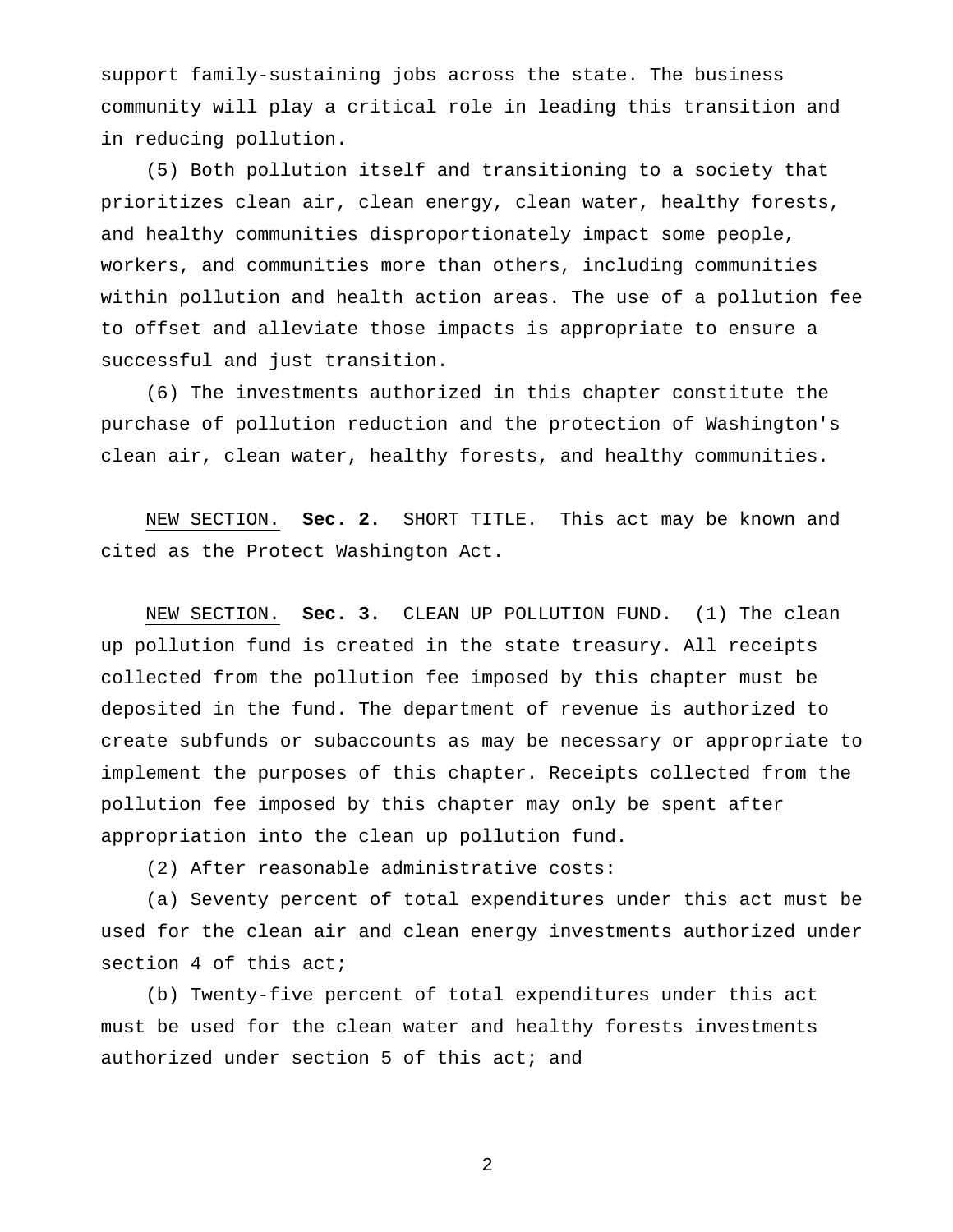(c) Five percent of total expenditures under this act must be used for the healthy communities investments authorized under section 6 of this act.

(3) The board may authorize deviation from the allocations in subsection (2) of this section if there are an insufficient number of interested or eligible programs, activities, or projects seeking funding or if the board otherwise determines that variance from the prescribed allocation is critically important to achieve the purposes of this chapter.

(4) Compliance with the allocations required in subsection (2) of this section may be calculated based upon the average expenditures from the fund over any four-year period.

(5) In addition to the requirements of subsection (2) of this section, each year the total investments made under this chapter must meet the following requirements:

(a) A minimum of thirty-five percent of total investments authorized under this chapter must provide direct and meaningful benefits to pollution and health action areas.

(b) A minimum of ten percent of the total investments authorized under this chapter must fund programs, activities, or projects that are located within the boundaries of and provide direct and meaningful benefits to pollution and health action areas. An investment that meets the requirements of both this subsection (5)(b) and of (a) of this subsection may count towards the requisite minimum percentage for both subsections.

(c) A minimum of ten percent of the total investments authorized under this chapter must be used for programs, activities, or projects formally supported by a resolution of an Indian tribe, with priority given to otherwise qualifying projects directly administered or proposed by an Indian tribe. An investment that meets the requirements of both this subsection (5)(c) and of (a) of this subsection may count towards the requisite minimum percentage for both subsections. However, investments under this subsection (5)(c) are in addition to, and may not count towards, the requisite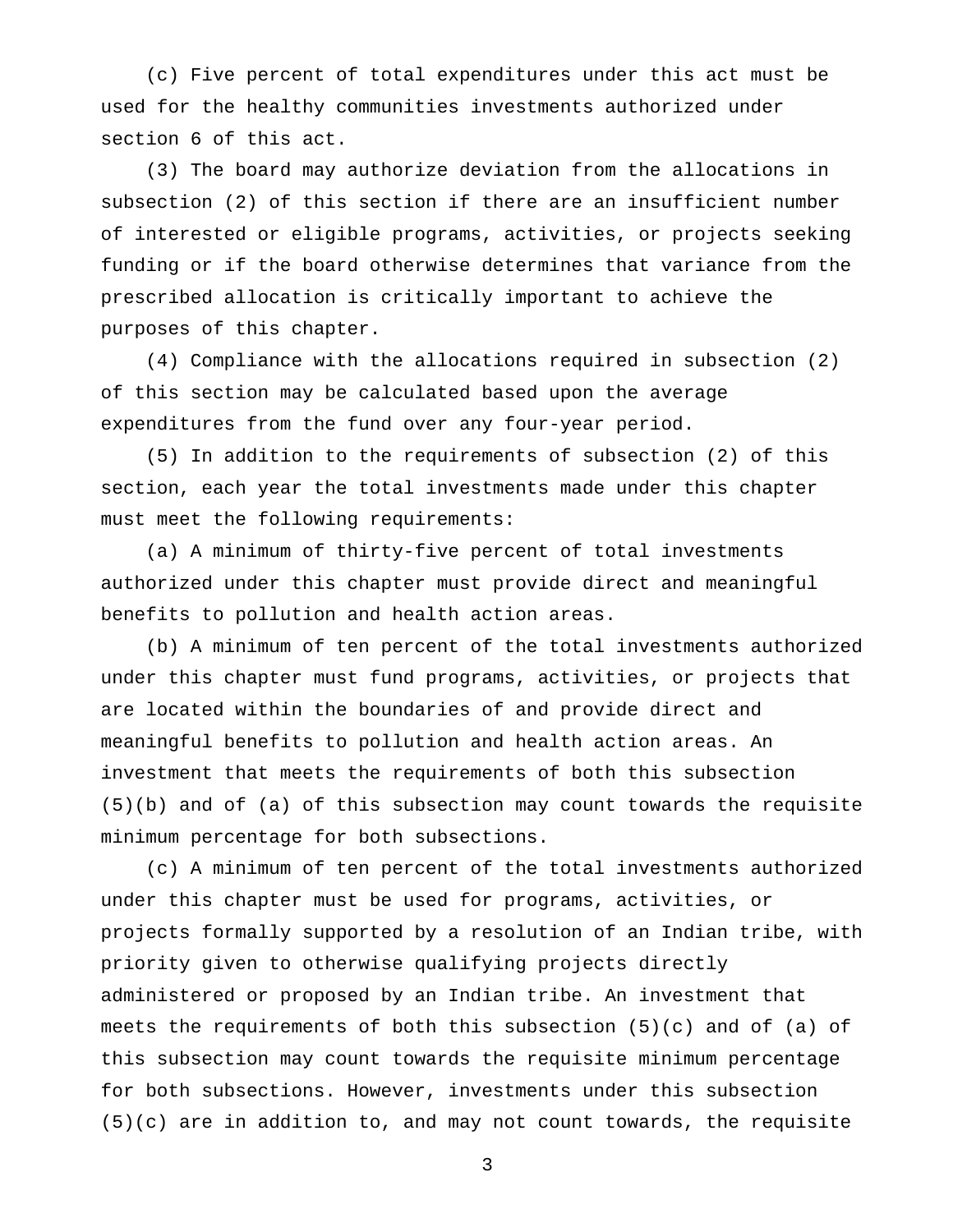minimum percentage for (b) of this subsection. Programs, activities, or projects for which credits are authorized pursuant to section 4(6) of this act may, but are not required to, count towards the requisite minimum percentage for this subsection (5)(c).

(d) For the purposes of this subsection, "benefits" means investments or activities that:

(i) Reduce vulnerable population characteristics, environmental burdens, or associated risks that contribute significantly to the cumulative impact designation of the pollution and health action area;

(ii) Meaningfully protect the pollution and health action area from, or support community response to, the impacts of climate change; or

(iii) Meet a community need identified by vulnerable members of the community that is consistent with the intent of this chapter and endorsed by the environmental and economic justice panel.

(6) The expenditure of moneys under this chapter must be consistent with applicable federal, state, and local laws, and treaty rights, including but not limited to prohibitions on uses of public funds imposed by the state Constitution.

(7) Public entities, including but not limited to state agencies, municipal corporations, and federally recognized tribes, and not-for-profit and for-profit private entities are eligible to receive investment funds authorized under this chapter.

(8) Funding under this chapter and credits authorized under section 4(6) of this act may be invested in pilot tests and other market and technology development projects that are designed to test the effectiveness of the proposed project, program, or technology.

NEW SECTION. **Sec 4.** CLEAN AIR AND CLEAN ENERGY INVESTMENTS. (1) The clean air and clean energy account is created in the state treasury. All moneys directed to the account from the clean up pollution fund created in section 3 of this act must be deposited in the account. Money in the account must be used for programs,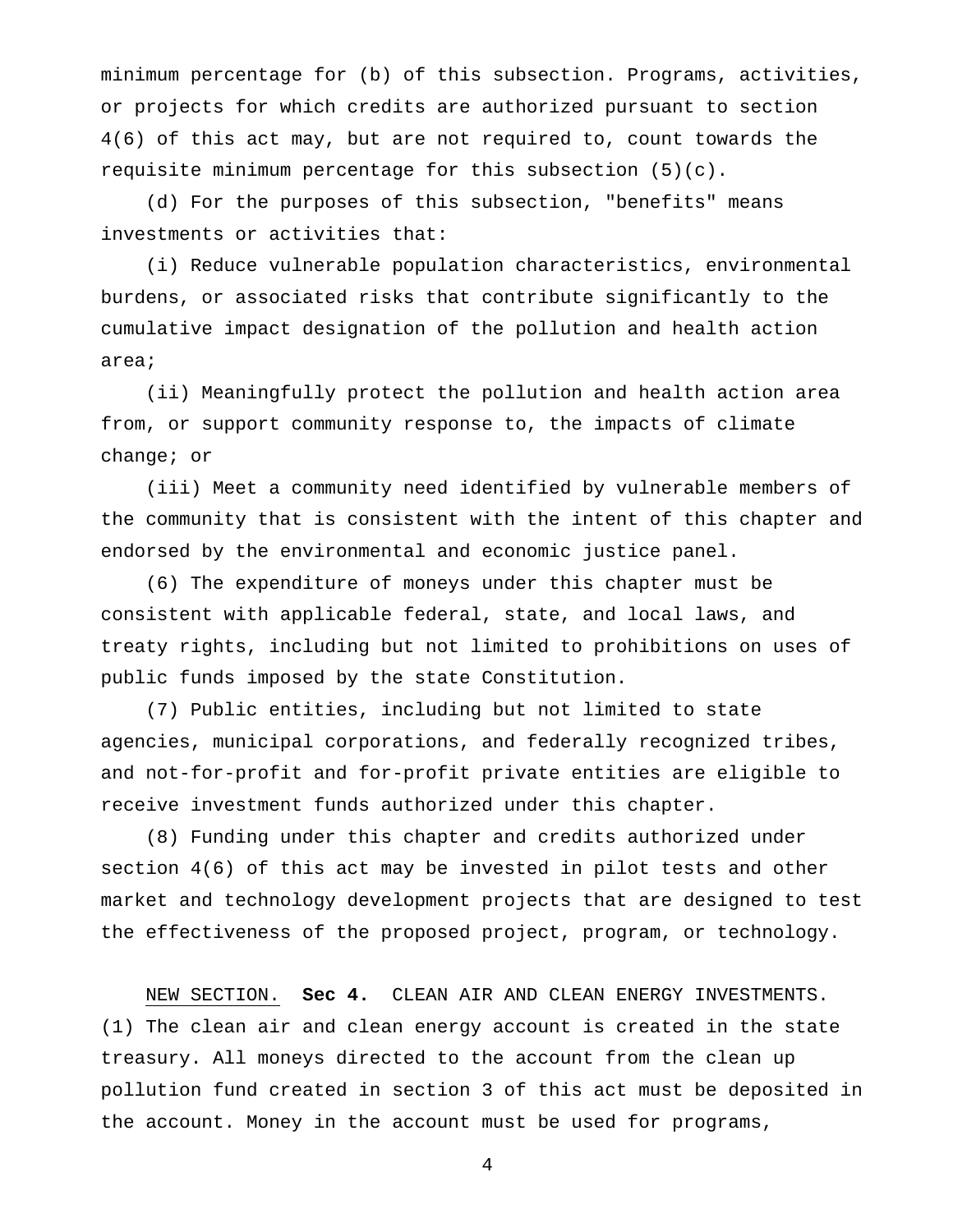activities, or projects that yield or facilitate verifiable reductions in pollution or assist affected workers or people with lower incomes during the transition to a clean energy economy, including but not limited to:

(a) Programs, activities, or projects that deploy eligible renewable energy resources, such as solar and wind power;

(b) Programs, activities, or projects, including self-directed investments, that increase the energy efficiency or reduce carbon emissions of industrial facilities, including but not limited to proposals to implement combined heat and power, district energy, or on-site renewables, such as solar and wind power, to upgrade existing equipment to more efficient models, to reduce process emissions, and to switch to less carbon-intensive fuel sources, especially converting fossil fuel sources of energy to nonfossil fuel sources;

(c) Programs, activities, or projects, including self-directed investments, that increase energy efficiency in new and existing buildings, with a goal of creating carbon neutral buildings across the state;

(d) Programs, activities, or projects that reduce transportation-related carbon emissions, including but not limited to programs, activities, or projects that:

(i) Accelerate the deployment of zero-emission fleets and vehicles, including off-road and maritime vehicles, create zeroemission vehicle refueling infrastructure, or deploy grid infrastructure to integrate electric vehicles and charging equipment;

(ii) Reduce vehicle miles traveled or increase public transportation, including investing in public transit, transportation demand management, nonmotorized transportation, affordable transit-oriented housing, and high-speed rural broadband to facilitate telecommuting options such as telemedicine or online job training; or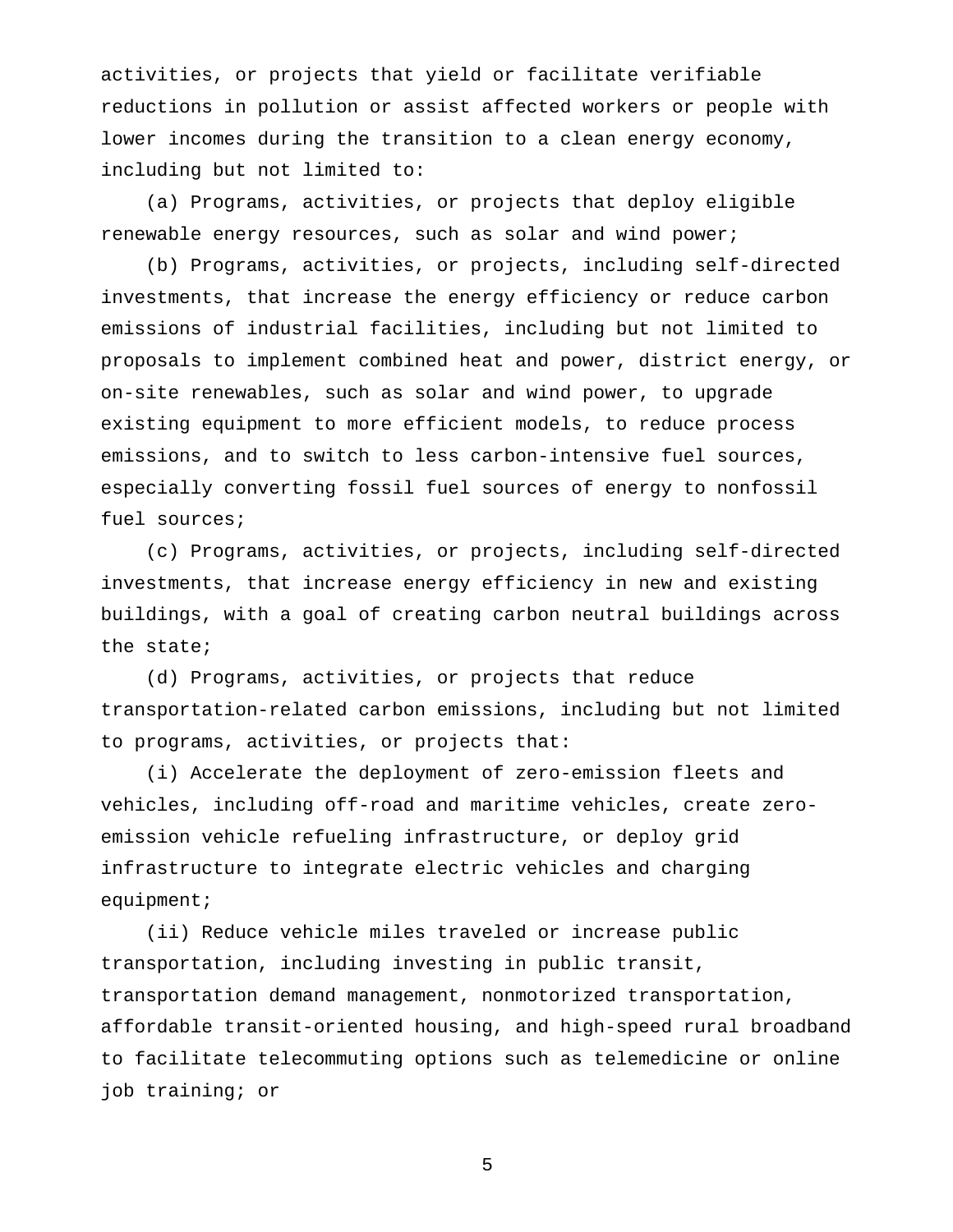(iii) Increase fuel efficiency in vehicles and vessels where options to convert to zero-emissions, low-carbon fuels, or public transportation are cost-prohibitive and inapplicable or unavailable;

(e) Programs, activities, or projects that improve energy efficiency, including programs, activities, or projects related to developing the demand side management of electricity, district energy, or heating and cooling, and investments in market transformation of energy efficiency products;

(f) Programs, activities, or projects that replace the use of natural gas with gas not derived from fossil fuels, including but not limited to biomethane and synthetic gas. Programs, activities, or projects may include investments that address the incremental cost of nonfossil fuel gas or investments that expand the manufacture or delivery of nonfossil fuel gas;

(g) Programs, activities, or projects that deploy distributed generation, energy storage, demand side management technologies, and other grid modernization projects; or

(h) Programs, activities, or projects that result in sequestration of carbon, including but not limited to sequestration in aquatic marine and freshwater natural resources, agricultural lands and soils, terrestrial, riparian, and aquatic habitats, and working forests. Funding under this subsection (1)(h) may not fund legally required land management responsibilities, such as requirements under the forest practices act or other pertinent land use regulations.

(2)(a) The department of commerce, working with the panels, the Washington State University extension energy program, the department of transportation, and in consultation with the utilities and transportation commission, investor-owned and consumer-owned utilities, and other experts and agencies, and after review of other states' plans to reduce carbon pollution or investment strategies for greenhouse gas reduction, shall develop pollution reduction investment plans and proposed rules that describe the process and criteria to disburse funds from the clean air and clean energy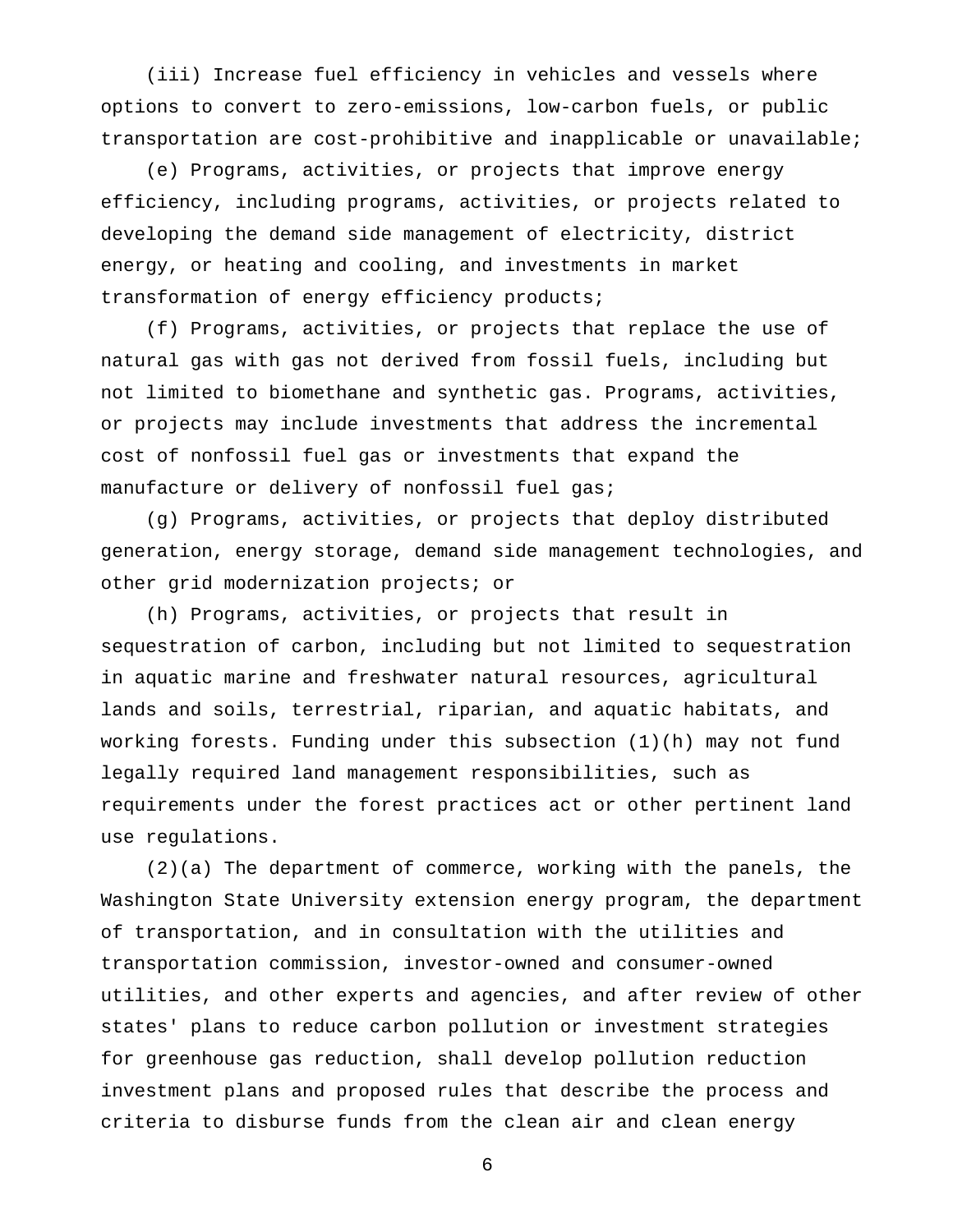account in compliance with this section. All investment plans and proposed rules required by this subsection must follow this same process.

(i) The department of commerce shall propose and submit to the board for approval an initial investment plan, processes, and procedures for investments made under this section, which the board shall review and approve by January 1, 2020. The investment plan, processes, and procedures govern investments made under this section until the permanent investment plan required by (a)(ii) of this subsection is adopted by rule.

(ii) By January 1, 2022, the department of commerce shall draft and submit to the board a permanent investment plan and proposed rules for the board to review and approve through the rule-making process. Upon adoption of the final rules by the board, the adopted investment plan supersedes the initial investment plan authorized under (a)(i) of this subsection.

(iii) The department of commerce shall propose updates to the permanent investment plan and proposed rules every four years for review and approval by the board through the rule-making process.

(b) The investment plans must prescribe a competitive project selection process that results in a balanced portfolio of investments containing a wide range of technology, sequestration, and emission reduction solutions that efficiently and effectively reduce the state's carbon emissions from 2018 levels by a minimum of twenty million metric tons by 2035 and a minimum of fifty million metric tons by 2050 while creating economic, environmental, and health benefits. The emission reductions to be achieved under the plan should, in combination with reductions achieved under other state policies, achieve emissions reductions that are consistent with the state's proportional share of global carbon reductions that will limit global temperature increases to two degrees centigrade and preferably below one and one-half degrees centigrade.

(3)(a) For investments authorized under subsection (1)(h) of this section: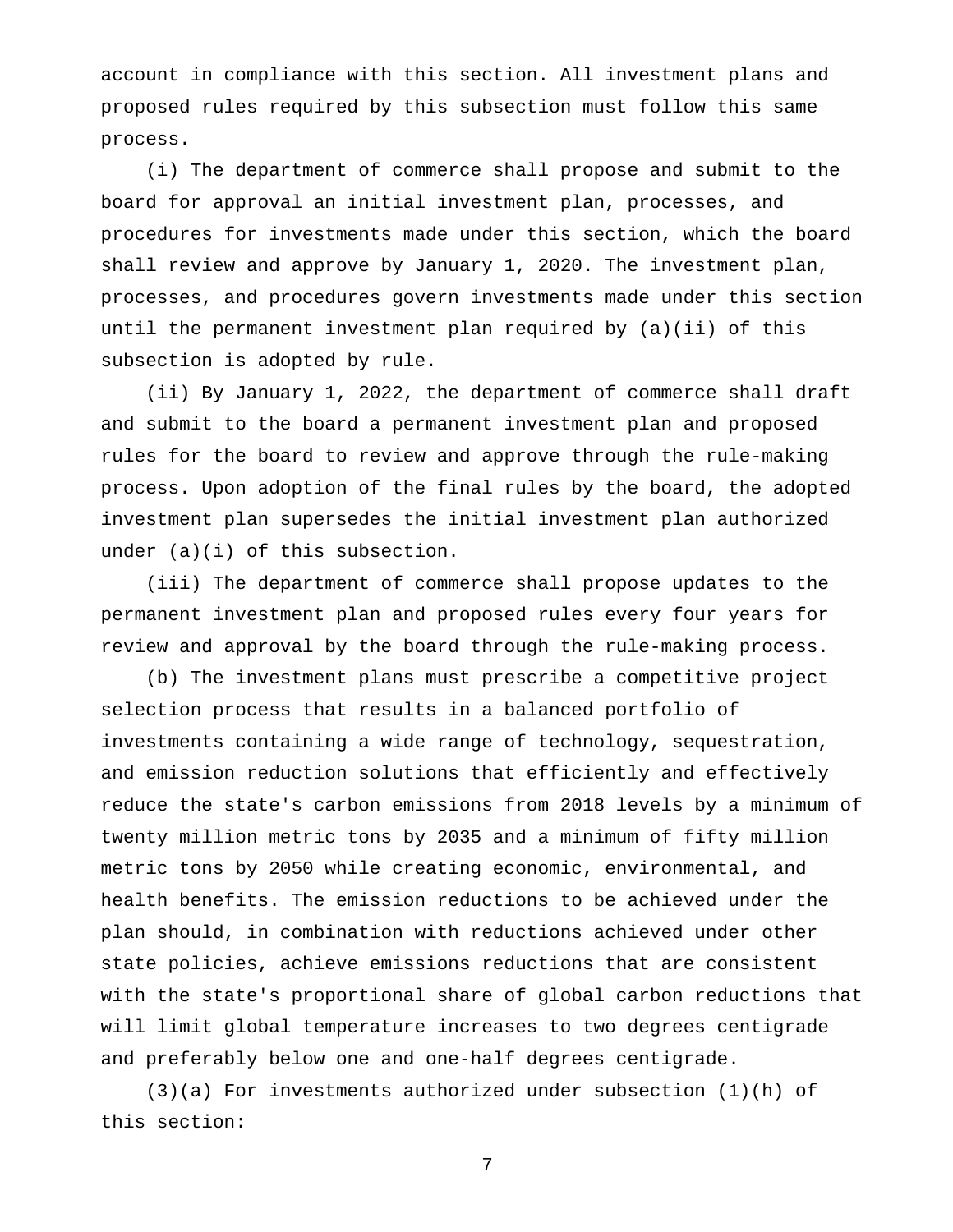(i) The department of natural resources shall develop proposed procedures, criteria, and rules for a program to sequester carbon through blue carbon projects.

(ii) The department of agriculture shall develop proposed procedures, criteria, and rules for a program to increase soil sequestration and reduce emissions from the loss and disturbance of soils, including the conversion of grassland and cropland soils to urban development.

(iii) The recreation and conservation office shall develop proposed procedures, criteria, and rules for a grant program that funds projects to prevent the conversion and fragmentation of working forests, farmland, and natural habitats of all types; expands habitat and working forest connectivity; promotes reforestation; funds the acquisition of permanent conservation easements or fee simple title with deed restrictions that result in increased forest carbon sequestration through the implementation of improved forest management practices that safeguard ecological benefits, protect habitat, and provide sustainable jobs in rural communities; and supports management activities that improve landscape-scale ecological functions to protect water, soils, and habitat for fish, wildlife, and plants and reduce potential for emissions of greenhouse gases. The program must prioritize and rank projects that effectively capture and store carbon and provide a diversity of additional ecological benefits.

(b) Procedures and criteria for the programs, activities, or projects created under (a)(ii) and (iii) of this subsection must retain sufficient flexibility to serve as a source of matching funds from other sources and to allow for a portion of the funds awarded to provide for the long-term costs of stewardship obligations on lands protected under those programs, activities, or projects.

(c) The proposed procedures, criteria, and rules for the programs, activities, or projects created under (a)(ii) and (iii) of this subsection must be developed in consultation with the panels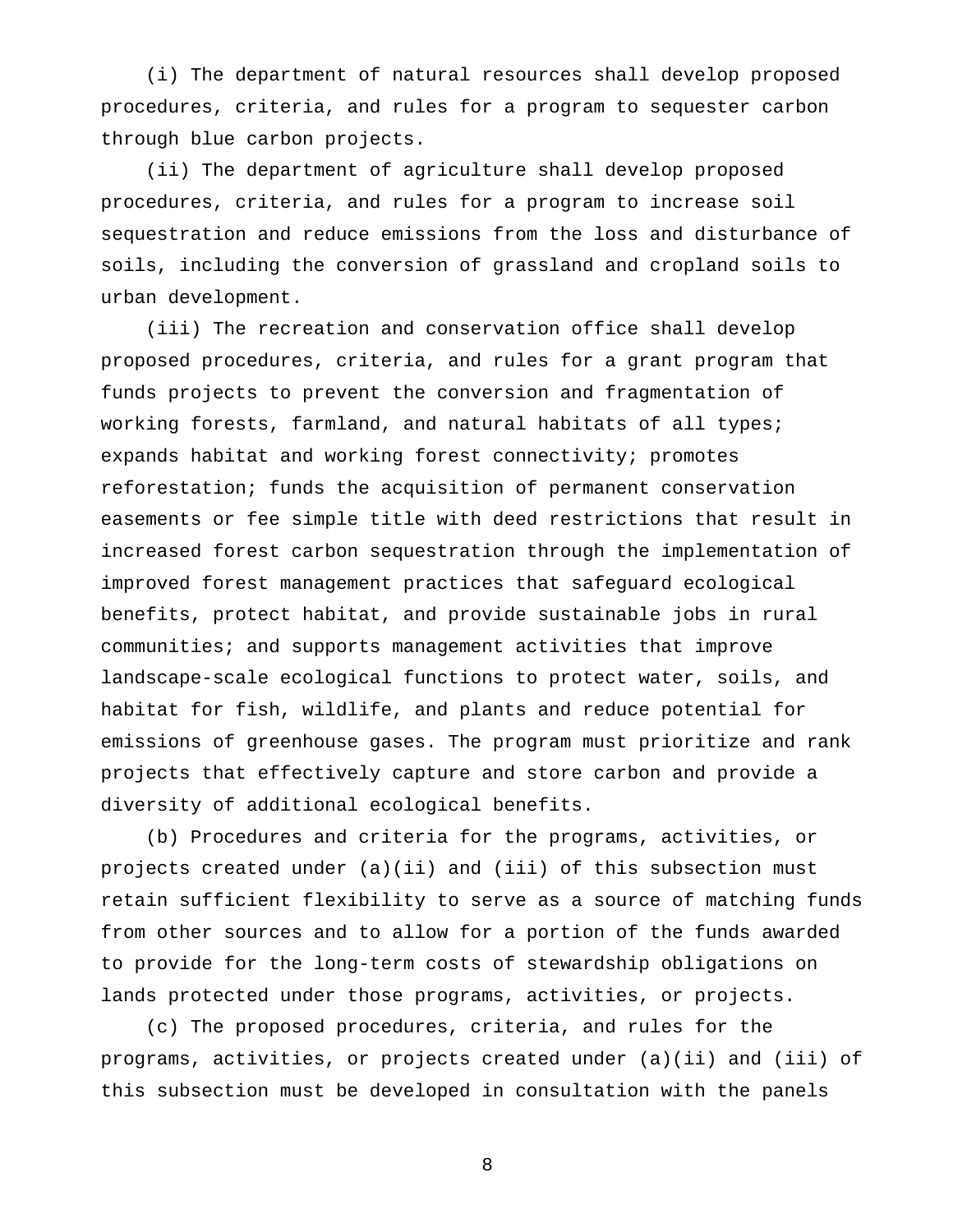and must be submitted to the board for final review and approval by January 1, 2020.

(4)(a) There must be sufficient investments made from the clean air and clean energy account to prevent or eliminate the increased energy burden of people with lower incomes as a result of actions to reduce pollution, including the pollution fees collected from large emitters under this chapter. At a minimum, fifteen percent of the clean air and clean energy account is dedicated to investments that directly reduce the energy burden of people with lower incomes. Additional funds from the clean air and clean energy account must be allocated for program development, recruitment, enrollment, and administration to achieve the intent of this subsection. Investments are in addition to programs, activities, or projects funded through credits authorized under subsection (6) of this section. After the first effectiveness report is issued, the environmental and economic justice panel may make recommendations to the board on measures to better achieve the intent of this subsection.

(b) The department of commerce or, for credits authorized pursuant to subsection (6) of this section, a light and power business or gas distribution business shall:

(i) In meaningful consultation with people with lower incomes and with the environmental and economic justice panel, develop a draft plan that identifies programs, activities, or projects that achieve the intent of this subsection and maximize the number of people with lower incomes benefiting at levels appropriate to need. The draft plan must be submitted to the board for final review and approval.

(ii) Prioritize programs, activities, and projects that create the following sustained energy burden reductions:

(A) Energy affordability through bill assistance programs and other similar programs;

(B) Reductions in dependence on fossil fuels used for transportation, including public and shared transportation for access and mobility;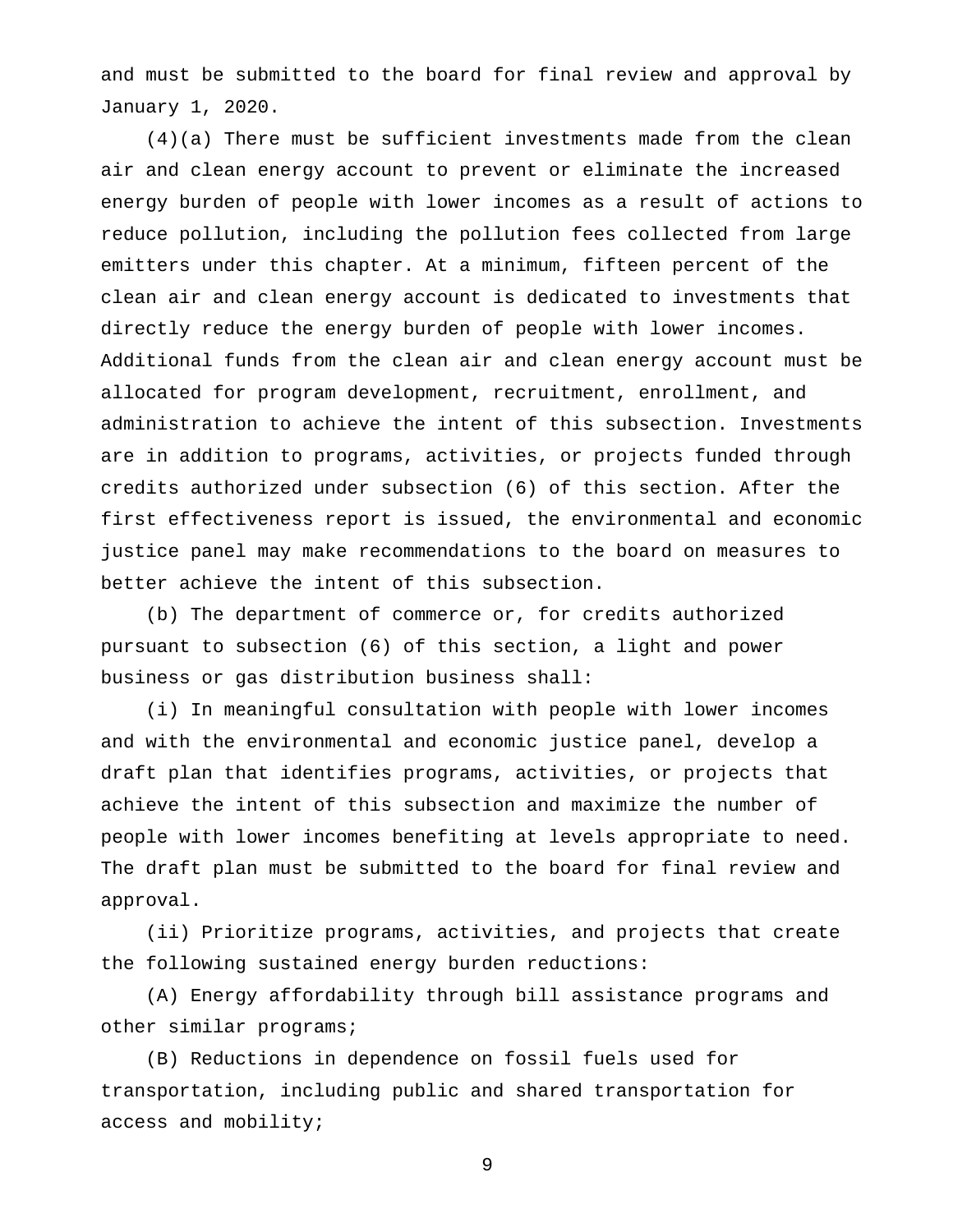(C) Reductions in household energy consumption, such as weatherization; and

(D) Community renewable energy projects that allow qualifying participants to own or receive the benefits of those projects at reduced or no cost.

(iii) In consultation with community-based nonprofit organizations and Indian tribes as appropriate, design and implement comprehensive enrollment campaigns that are language and culturally appropriate to inform and enroll people with lower incomes in the assistance programs authorized under this subsection. The campaign must also inform people with lower incomes of other energy cost reduction programs for which they may be eligible. The campaign should strive to achieve enrollment of one hundred percent of people with lower incomes. The department of commerce may contract with third parties to carry out the requirements of this subsection.

(c) Programs, activities, or projects that count toward the expenditures required by section 3(5)(a) of this act may not be counted toward the minimum expenditures required by this subsection.

(5) Within four years of the effective date of this section, a minimum balance of fifty million dollars of the clean air and clean energy account must be set aside, replenished annually, and maintained for a worker-support program for bargaining unit and nonsupervisory fossil fuel workers who are affected by the transition away from fossil fuels to a clean energy economy. The department of commerce, in consultation with the environmental and economic justice panel, may allocate additional moneys from the fund if necessary to meet the needs of eligible workers in the event of unforeseen or extraordinary amounts of dislocation.

(a) Worker support may include but is not limited to full wage replacement, health benefits, and pension contributions for every worker within five years of retirement; full wage replacement, health benefits, and pension contributions for every worker with at least one year of service for each year of service up to five years of service; wage insurance for up to five years for workers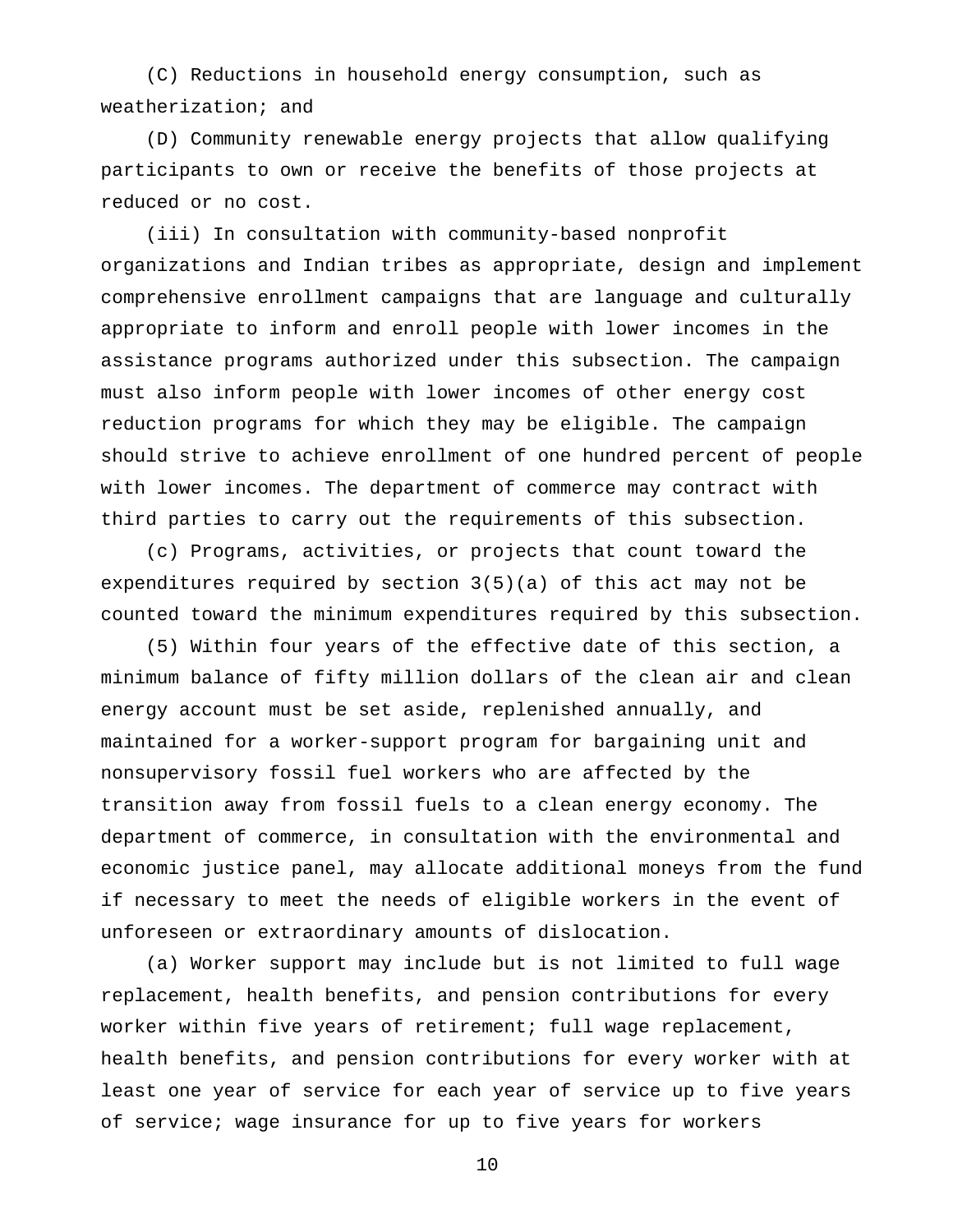reemployed who have more than five years of service; up to two years of retraining costs including tuition and related costs, based on in-state community and technical college costs; peer counseling services during transition; employment placement services, prioritizing employment in the clean energy sector; relocation expenses; and any other services deemed necessary by the environmental and economic justice panel.

(b) The department of commerce, in consultation with the environmental and economic justice panel, shall develop draft rules, procedures, and criteria, to identify affected workers and administer this program. These draft rules, procedures, and criteria must be submitted to the board for final review and approval through the rule-making process.

(6)(a) A qualifying light and power business or gas distribution business may claim credits for up to one hundred percent of the pollution fees for which it is liable under this chapter. Credits may be authorized for, and in advance of, investment in programs, activities, or projects consistent with a clean energy investment plan that has been approved by the utilities and transportation commission, for investor-owned utilities and gas distribution businesses, or the department of commerce, for consumer-owned utilities.

(b) Clean energy investment plans must be developed by a qualifying light and power business or gas distribution business in meaningful collaboration with stakeholders, including the board and the panels. The qualifying light and power business or gas distribution business shall solicit public input and submit the clean energy investment plan for review and approval by the commission, for investor-owned utilities and gas distribution businesses, or the department, for consumer-owned utilities.

(c) To receive approval, the clean energy investment plan must:

(i) Identify investments aligned with the pollution reduction investment plan, targets, and goals authorized under and identified in subsection (2) of this section. Eligible investments include: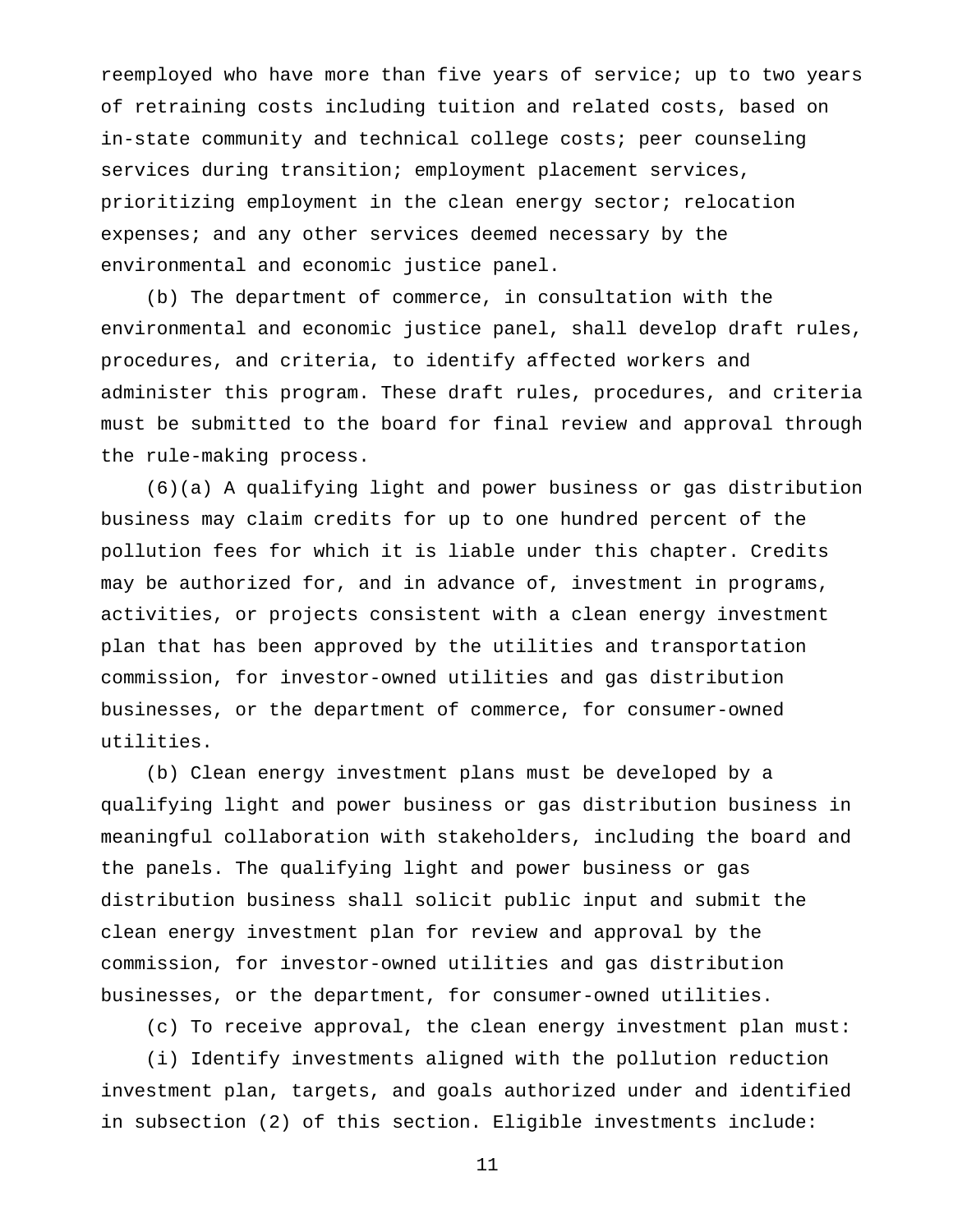(A) Those categories listed in subsection (1)(a) through (g) of this section;

(B) A customer education and outreach program to promote widespread participation by consumers and businesses;

(C) The accelerated depreciation of a fossil fuel-fired generator owned by a light and power business, limited to thirty percent of credits authorized under a clean energy investment plan, if:

(I) The accelerated depreciation schedule includes recovery of all plant-in-service costs of the light and power business that owns or controls the plant associated with the fossil fuel-fired generator;

(II) The plant is replaced with renewable resources or demand side resources that emit no greenhouse gases; and

(III) The accelerated depreciation schedule and replacement power plan is included in a clean energy investment plan approved by the commission;

(D) Replacing all or a part of the debt financing portion of a capital investment made in the development of eligible renewable energy resources if doing so lowers the cost of financing and the construction of the capital investment commences after the effective date of this section;

(E) For a qualifying gas distribution business, purchasing alternative carbon reduction units. Alternative carbon reduction units are available only if a gas distribution business demonstrates in its clean energy investment plan that it has pursued all other available investment opportunities. No more than ten percent of the pollution fee owed in a given year may be reduced by purchasing alternative carbon reduction units. A qualifying gas distribution business must demonstrate that any carbon reduction unit it purchased verifiably reduced carbon emissions within the state, created benefits, as defined in section  $(3)(5)(d)$  of this act, within pollution and health action areas, and was developed in meaningful consultation with vulnerable populations. Alternative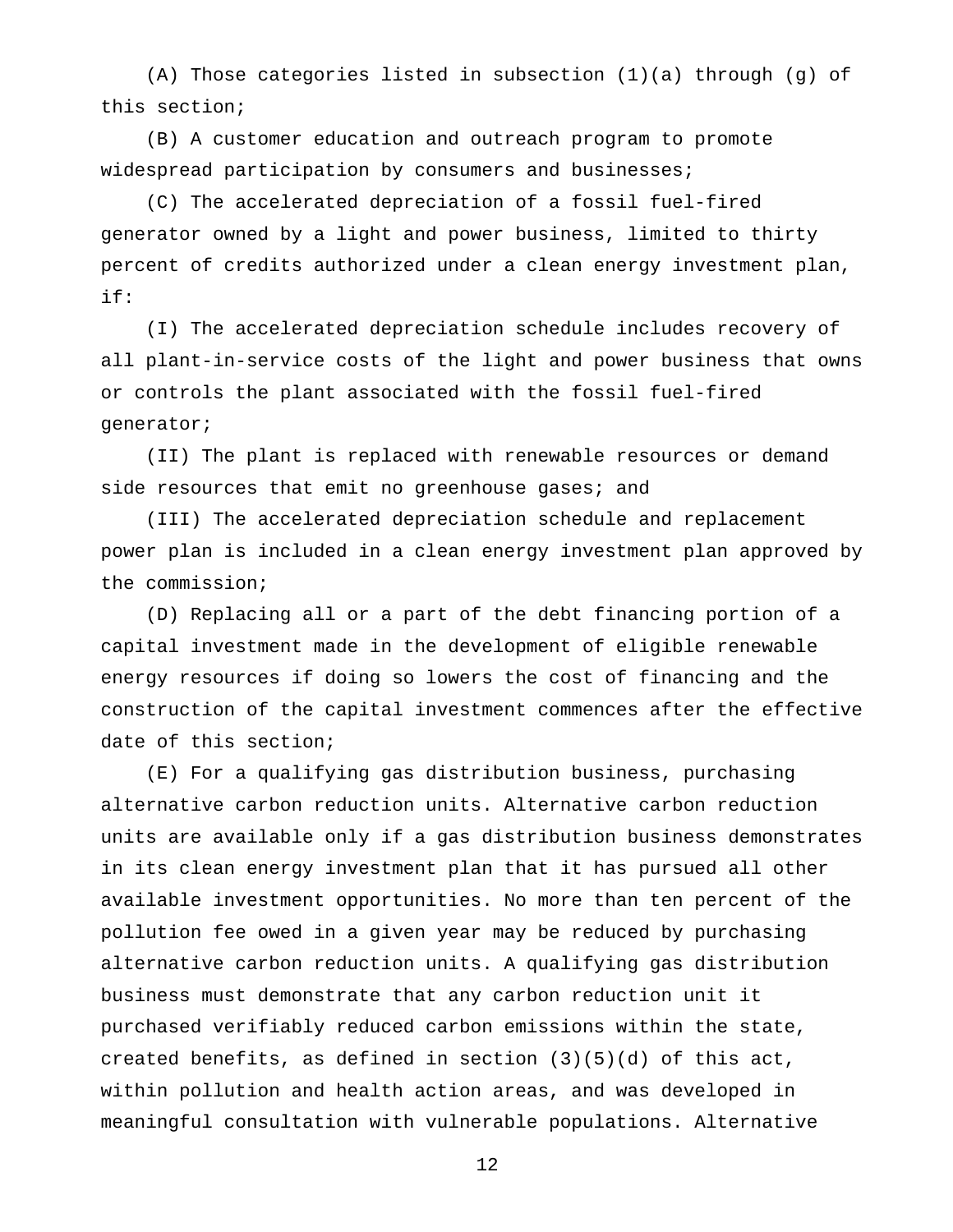carbon reduction units are available only during the ten years immediately following the effective date of this section;

(ii) Identify sufficient investments to eliminate net increases in energy burden of customers that are people with lower incomes as a result of actions to reduce pollution, including the requirements of this act. At a minimum, fifteen percent of credits must be dedicated to investments that directly reduce energy burden on people with lower incomes. Additional funds must be allocated for program development, recruitment, enrollment, and administration to achieve the intent of this subsection. These investments must be consistent with subsection (4) of this section;

(iii) Demonstrate how the requirements of section 3(5)(a) of this act have been met and the criteria in section 7 of this act, excluding subsection (1)(d) of that section, have been given priority in the development of the plan;

(iv) Describe a long-term strategy to eliminate any fee obligation imposed by this chapter on electricity and minimize any fee obligation on natural gas;

(v) Provide performance metrics, including performance metrics designed to measure pollution reduction achieved, energy burden reduction benefits supplied, and other indicators of progress in achieving the purposes of this chapter. Performance metrics must cover the life of the plan;

(vi) Demonstrate that expenditures in the plan are in addition to existing programs and expenditures necessary to meet other emissions reduction, energy conservation, low income, or renewable energy requirements in the absence of this chapter and incremental to investments or expenditures that the light and power business or gas distribution business would have pursued in the absence of the plan and the requirements of this chapter; and

(vii) Describe methods of addressing shortfalls of previous plans in achieving the requirements set forth in this subsection  $(6)(c)$ .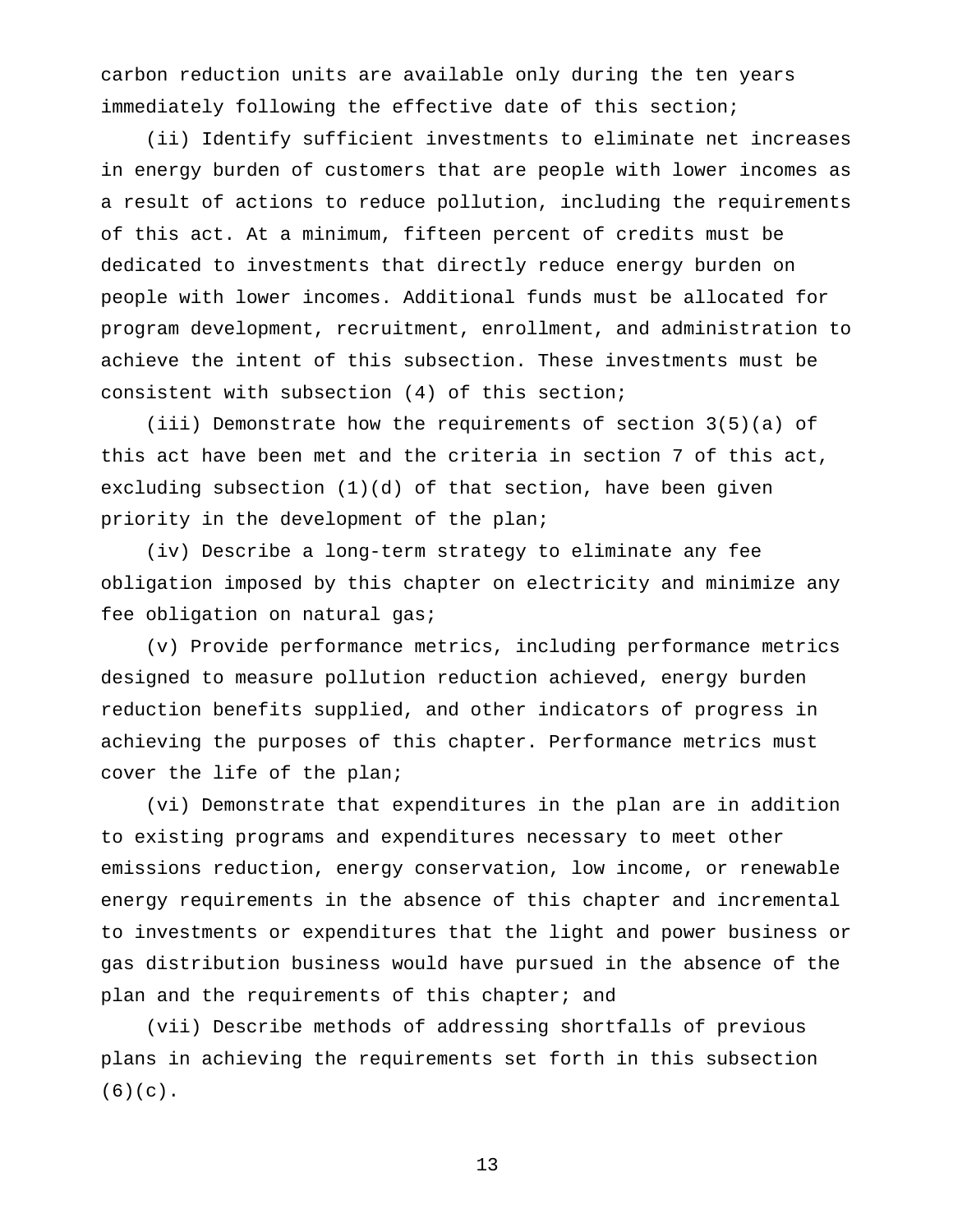(d) The department and the commission may choose to approve the entire plan or only parts of a plan and authorize credits only for the approved segments. The department, the commission, and the board may confer with and provide recommendations to one another prior to the approval of a clean energy investment plan. The department and the commission may make determinations based on the efficacy of the plan, including appropriate comparison to carbon reduction and other outcomes that are projected to be achieved under the state's pollution reduction investment plan developed under subsection (2) of this section, results of the effectiveness report developed under section 12 of this act, and other criteria they adopt.

(e) A light and power business or gas distribution business authorized to receive credits under this subsection must establish and maintain a separate clean energy investment account into which it must deposit amounts equal to the credits authorized under this section. Funds deposited into this account must be expended during the year in which the funds were collected from customers, the preceding year, or any of the three subsequent years, after which they must be remitted to the clean air and clean energy account.

(f) Upon approval of a clean energy investment plan, a qualifying light and power business or gas distribution business must expend moneys from its clean energy investment account in accordance with the approved clean energy investment plan, with the oversight of the commission or department. A light and power business or gas distribution business must submit annual reports to the commission or department that include, at a minimum, the status of the plan and an evaluation of whether its investments have achieved the performance metrics identified in the clean energy investment plan.

(g) If the commission or the department determines that a plan did not meet a performance metric, the commission or department may require the light and power business or gas distribution business to remit remaining credits dedicated for the nonperforming plan or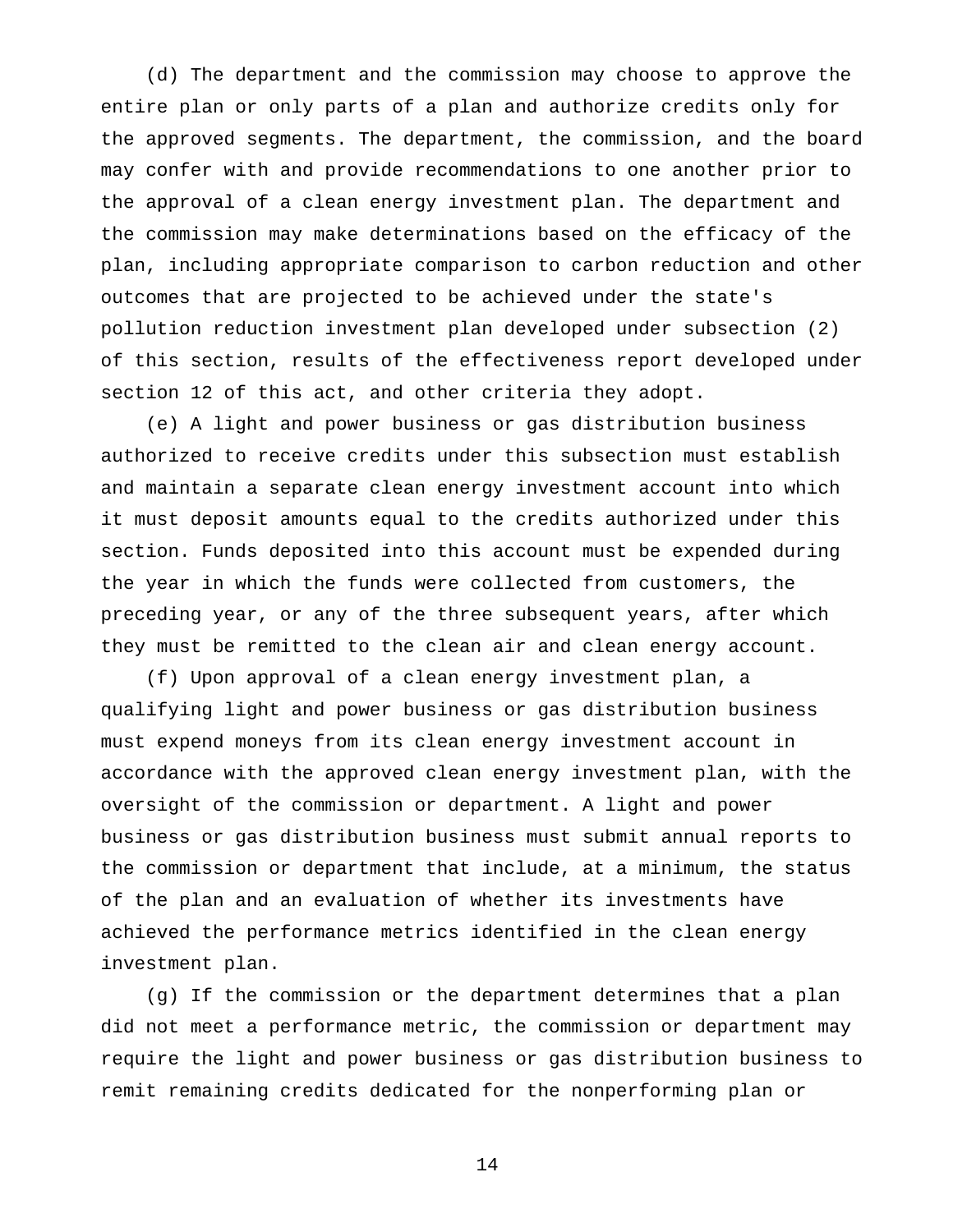components to the clean air and clean energy account and may deny future plans unless they meet the requirements of this subsection.

(h) To maintain eligibility to receive a credit for fees, a qualifying light and power business or gas distribution business must submit and receive approval of an updated clean energy investment plan every two years.

(i) An investor-owned light and power business or gas distribution business may not earn a rate of return from the portion of investments paid for with credits under this section.

(j) Credits may not support programs, activities, or projects that are otherwise legally required by federal, state, or local laws, or that are required as a result of a legal settlement or other action binding on the potential recipient of the funds. Credits may not be used to supplant existing funding for related programs.

(k) A qualifying light and power business or gas distribution business is authorized to use a reasonable portion of credits for necessary administrative costs related to the requirements of this subsection, including the development and implementation of an approved clean energy investment plan.

(l) For the purposes of this subsection, a qualifying light and power business or gas distribution business may request that within one hundred twenty days the department of health designate additional pollution and health action areas located in the service area of the qualifying light and power business or gas distribution business.

(m) Credited fees in the clean energy investment account are considered gross operating revenue for the purpose of RCW 80.24.010, and may not be considered gross income for the purposes of chapters 82.04 and 82.16 RCW. In addition to fees paid pursuant to RCW 80.24.010 on credited fees in the clean energy investment account, each investor-owned utility must pay an annual fee set by the commission annually through order of up to one percent of credited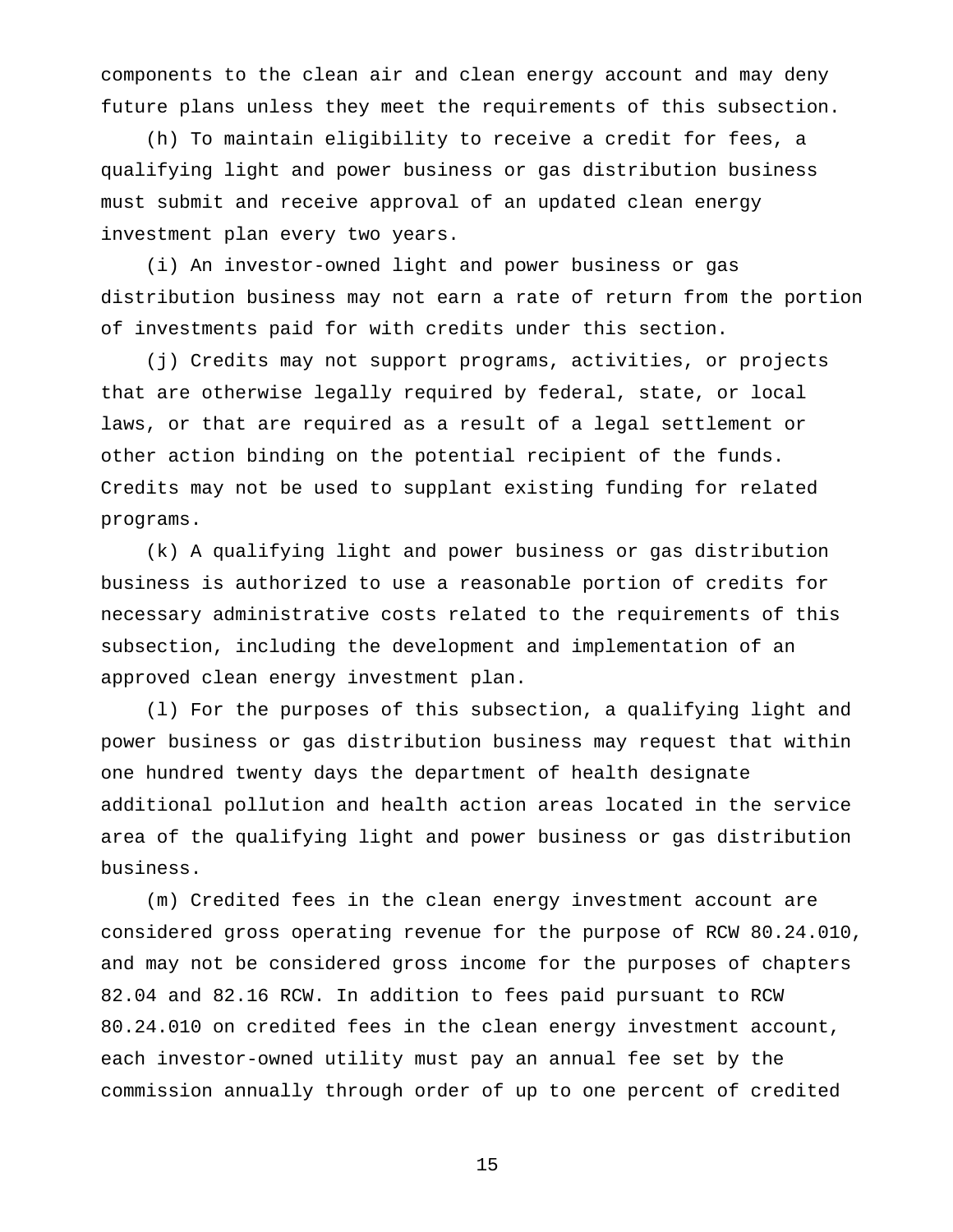fees deposited in the clean energy investment account to pay for the commission's reasonable cost of administering this subsection.

(n) The commission and department must adopt rules concerning the process, timelines, reporting, committees, standards, and documentation required to ensure proper implementation of this subsection. These rules must allow for stakeholder contribution to the clean energy investment plans and establish requirements for review, approval, performance metrics, and independent monitoring and evaluation of a clean energy investment plan of a light and power business or gas distribution business.

(o) The amount of credits authorized and spent under this subsection counts towards the minimum percentage of investments required by section 3(2)(a) of this act.

(p) The definitions in this subsection (6)(p) apply throughout this subsection unless the context clearly requires otherwise.

(i) "Commission" means the utilities and transportation commission.

(ii) "Department" means the department of commerce.

(7) Funding made available for programs, activities, or projects under this section must be additive to existing funding and may not supplant funding otherwise available.

(8) The expenditures of funds under this section may not support programs, activities, or projects that are otherwise legally required by federal, state, or local laws, or that are required as a result of a legal settlement or other legal action or court order binding on the potential recipient of the funds.

## NEW SECTION. **Sec. 5.** CLEAN WATER AND HEALTHY FORESTS

INVESTMENTS. (1) The clean water and healthy forests account is created in the state treasury. All moneys directed to the account from the clean up pollution fund created in section 3 of this act must be deposited in the account. Moneys in the account are intended to increase the resiliency of the state's waters and forests to the impacts of climate change. Moneys in the account must be spent in a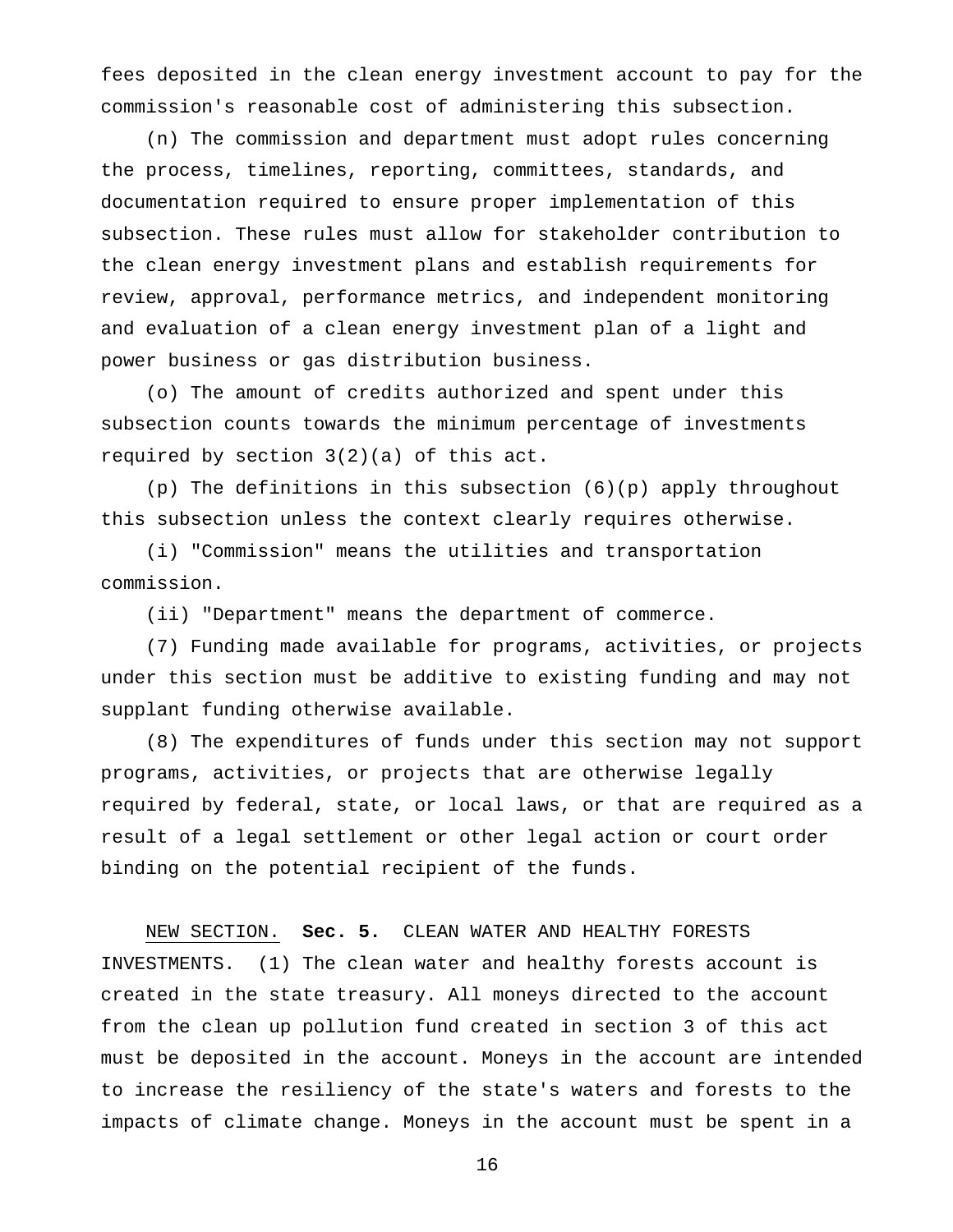manner that is consistent with existing and future assessment of climate risks and resilience from the scientific community and expressed concerns of and impacts to pollution and health action areas.

(2) Moneys in the account may be allocated for the following purposes:

(a) Clean water investments that improve resilience from climate impacts.

(i) Funding under this subsection (2)(a) must be used to:

(A) Restore and protect estuaries, fisheries, and marine shoreline habitats, and prepare for sea level rise;

(B) Increase the ability to remediate and adapt to the impacts of ocean acidification;

(C) Reduce flood risk and restore natural floodplain ecological function;

(D) Increase the sustainable supply of water and improve aquatic habitat, including groundwater mapping and modeling; or

(E) Improve infrastructure treating stormwater from previously developed areas within an urban growth boundary designated under chapter 36.70A RCW, with a preference given to projects that use green stormwater infrastructure.

(ii) Funding under this subsection (2)(a) proposed for projects in the Puget Sound basin must be reviewed by the Puget Sound partnership for consistency with the Puget Sound action agenda authorized under chapter 90.71 RCW. This review must be conducted in a manner that does not delay the approval of programs, activities, or projects under this subsection.

(iii) The departments of ecology, natural resources, fish and wildlife, the Puget Sound partnership, and the recreation and conservation office must jointly develop draft procedures, criteria, and rules for the program authorized under this subsection (2)(a).

(b) Healthy forests investments to improve resilience from climate impacts.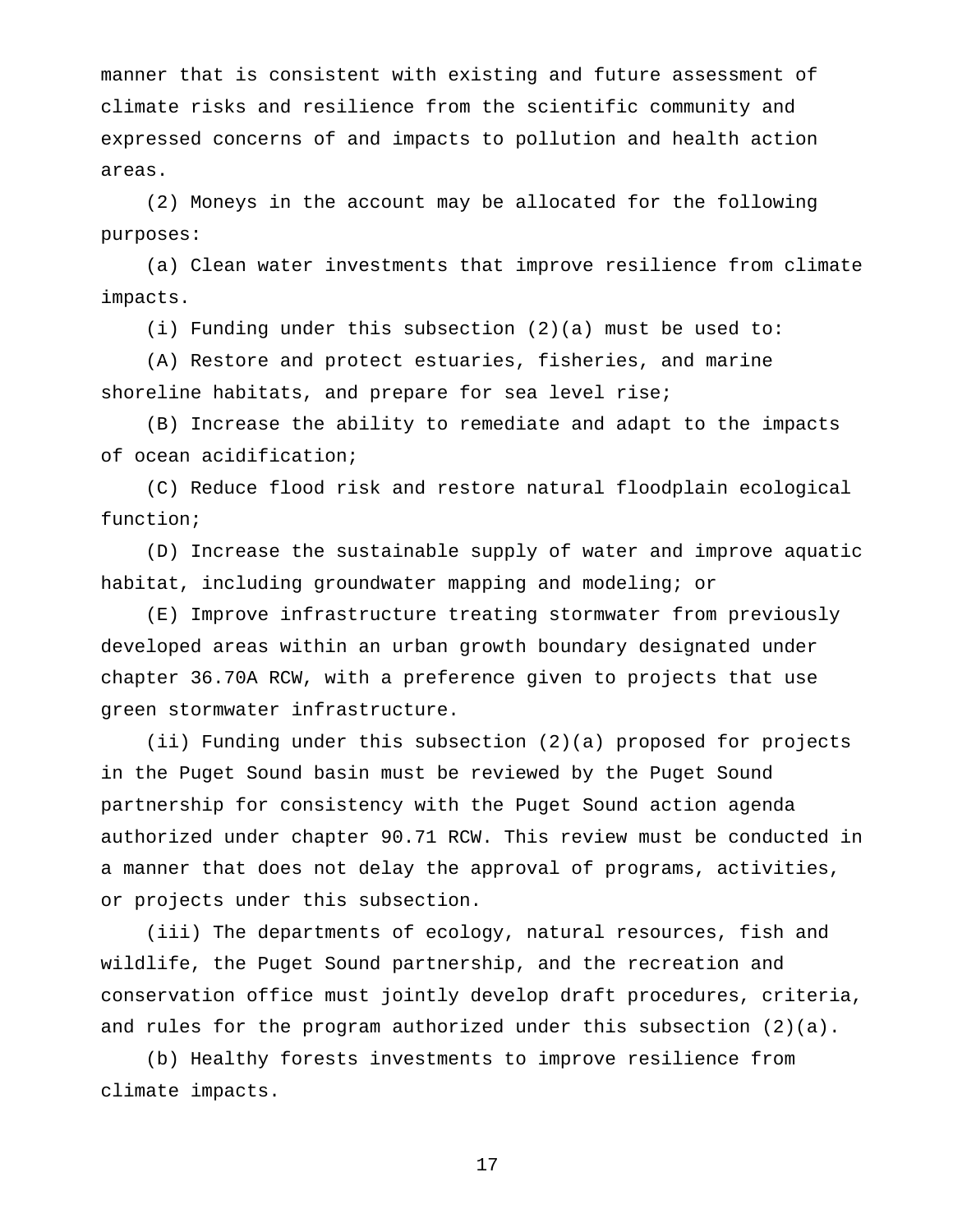(i) Funding under this subsection (2)(b) must be used for projects and activities that will:

(A) Increase resilience to wildfire in the face of increased temperature and drought; or

(B) Improve forest health and reduce vulnerability to changes in hydrology, insect infestation, and other impacts of climate change.

(ii) The department of natural resources may consider supporting cross laminated timber and other mass timber technologies in support of this work.

(iii) The department of natural resources must develop draft procedures, criteria, and rules for the program authorized under this subsection (2)(b). Funding priority must be given to programs, activities, or projects prioritized pursuant to RCW 76.06.200 and 79.10.530 across any combination of local, state, federal, tribal, and private ownerships.

(iv) The department of natural resources must adopt rigorous performance-based criteria and objectives for funding decisions under this subsection (2)(b), such as the number of acres burned or thinned or otherwise treated to improve forest health, acres of forest for which wildland fire prevention measures have been implemented, and the number of communities in the wildland urban interface for which wildfire resilience and defense measures have been implemented.

(3) Draft procedures, criteria, and rules required under this section must be developed in consultation with the clean water and healthy forests panel and must be submitted to the board for final review and approval subject to the rule-making process.

(4) Moneys in the account may not be used for projects that would violate tribal treaty rights or result in significant longterm damage to critical habitat or ecological functions. Investments from this account must result in long-term environmental benefit and increased resiliency to the impacts of climate change.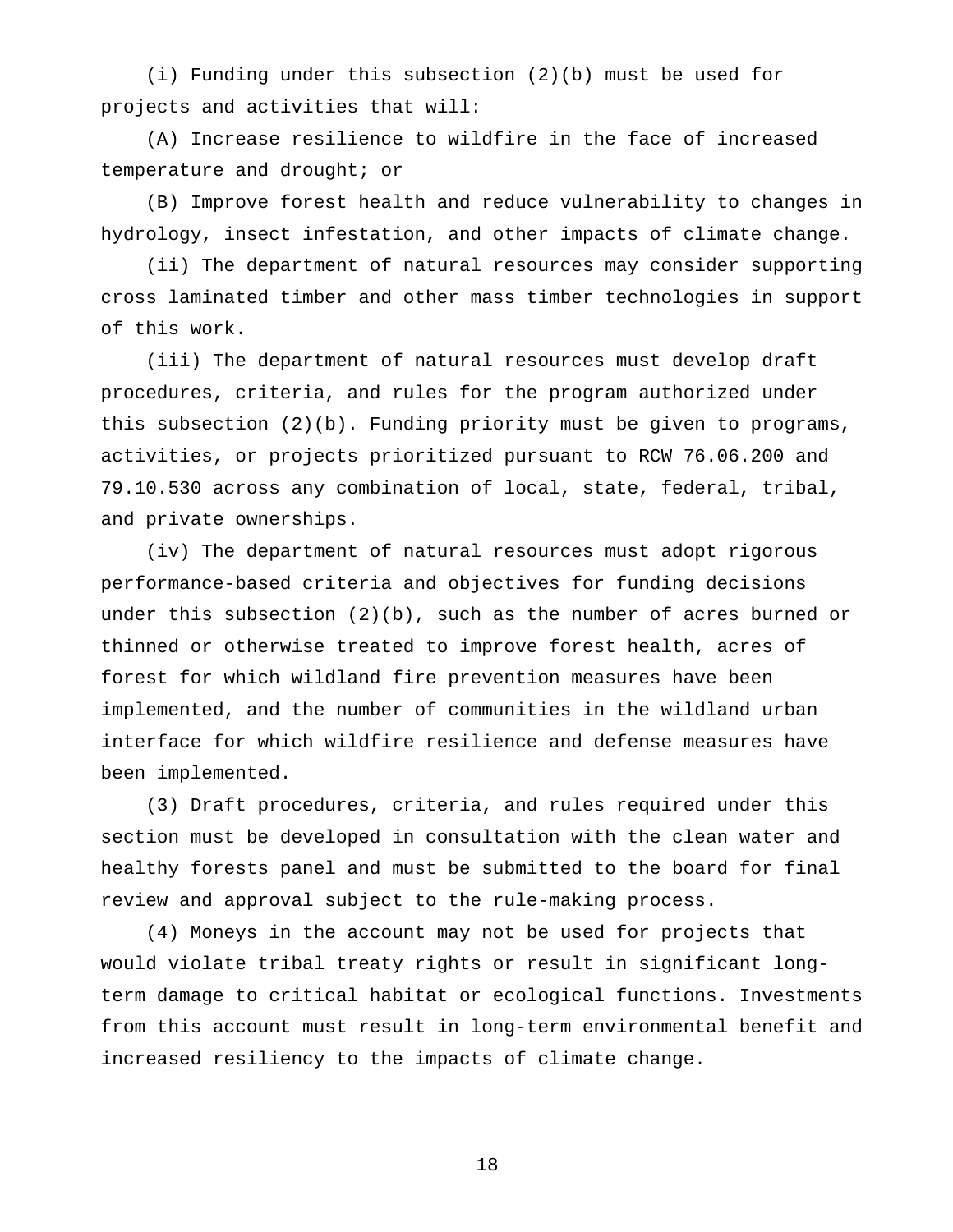(5) Funding made available for projects under this section should be considered additive to existing funding and is not intended to supplant funding otherwise available for such projects.

NEW SECTION. **Sec. 6.** HEALTHY COMMUNITIES INVESTMENTS. (1) The healthy communities account is created in the state treasury. All moneys directed to the account from the clean up pollution fund created in section 3 of this act must be deposited in the account. Moneys in the account must be used for programs, activities, or projects to prepare communities for challenges caused by climate change and to ensure that the impacts of climate change are not disproportionately borne by certain populations. Investments from this account may be used for the following purposes, with first priority given to programs, activities, or projects eligible for funding under (a), (b), and (c) of this subsection:

(a) Enhancing community preparedness and awareness before, during, and after wildfires;

(b) Developing and implementing resources to support fire suppression, prevention, and recovery for tribal communities impacted or potentially impacted by wildfires;

(c) Relocating communities on tribal lands that are impacted by flooding and sea level rise; and

(d) Developing and implementing education programs and teacher professional development opportunities at public schools to expand awareness of and increase preparedness for the environmental, social, and economic impacts of climate change and strategies to reduce pollution.

(2) Funding under this section may not supplant federal funding or federal obligations otherwise required by law or treaty.

(3) The department of natural resources, in consultation with the environmental and economic justice panel, shall develop draft procedures, criteria, and rules for the programs authorized in subsection (1)(a) through (c) of this section. The procedures, criteria, and rules for the program authorized in subsection (1)(a)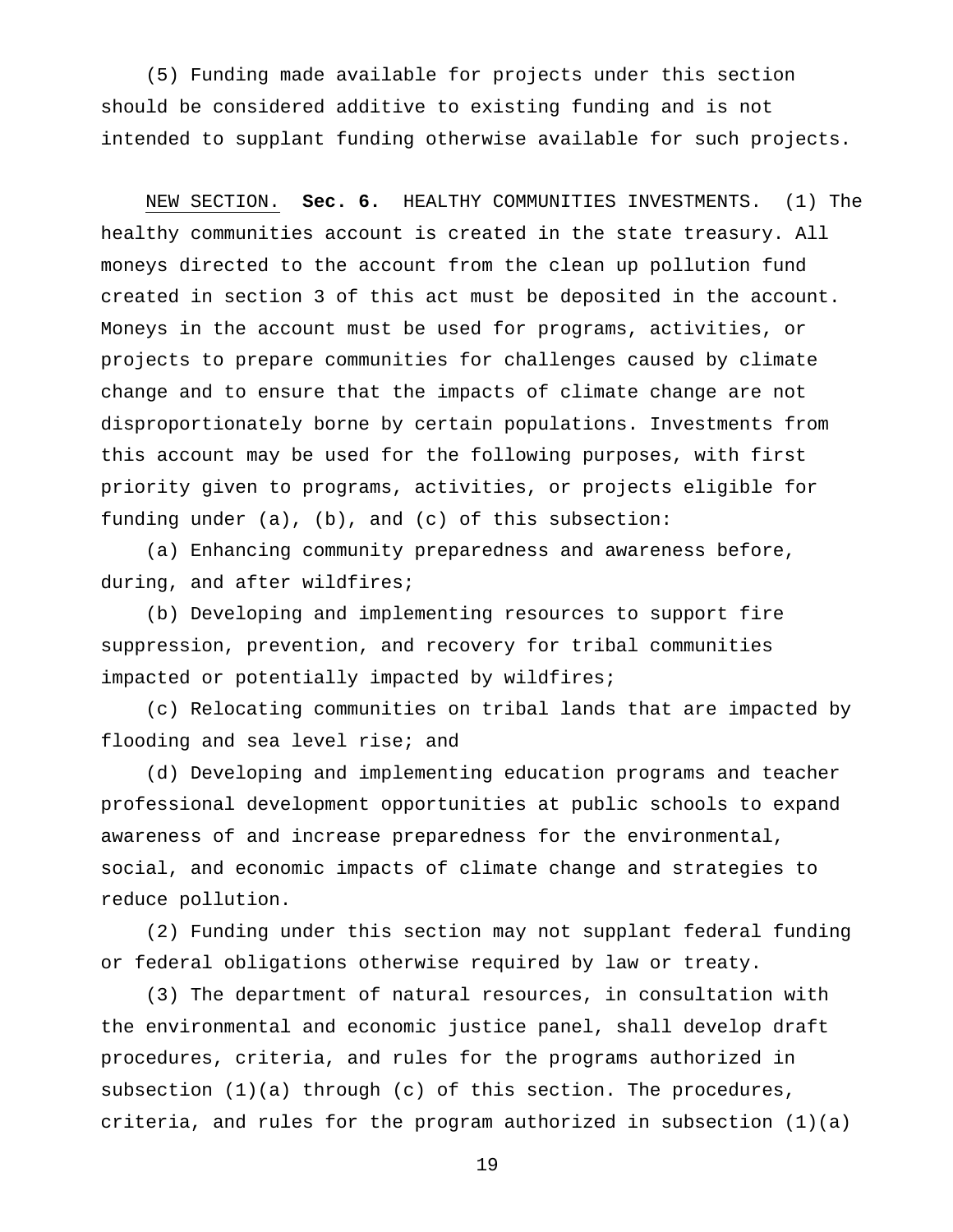of this section must prioritize programs, activities, or projects that benefit communities with limited English proficiency and other vulnerable populations in communities at risk from wildfires.

(4) The superintendent of public instruction shall develop draft procedures, criteria, and rules for the program authorized in subsection (1)(d) of this section.

(5) Twenty percent of the healthy communities account must be reserved for developing community capacity to participate in the implementation of this chapter, including the preparation of funding proposals. Funds for this community capacity program must be allocated through a competitive process with a preference for projects proposed by vulnerable populations in pollution and health action areas and rural communities. Any Indian tribe that applies must receive up to two hundred thousand dollars per year to build tribal capacity to participate in the implementation of this chapter. The department of commerce shall work with the environmental and economic justice panel to develop draft procedures, criteria, and rules for this program.

(6) Proposed procedures, criteria, and rules prepared under this section must be sent to the board for final adoption, including through the rule-making process as appropriate.

NEW SECTION. **Sec. 7.** INVESTMENT CRITERIA. (1) After applying the account-specific criteria in sections 4, 5, and 6 of this act, preference must be given to investments authorized under section 3 of this act and credits authorized under section 4(6) of this act that meet one or more of the following investment criteria:

(a) Procurement and use of materials and content that have lower carbon emissions associated with their transportation and manufacturing, as determined through the best available reporting and assessment tools;

(b) Support of high quality labor standards, prevailing wage rates determined by local collective bargaining, apprenticeship and preapprenticeship utilization and preferred entry standards,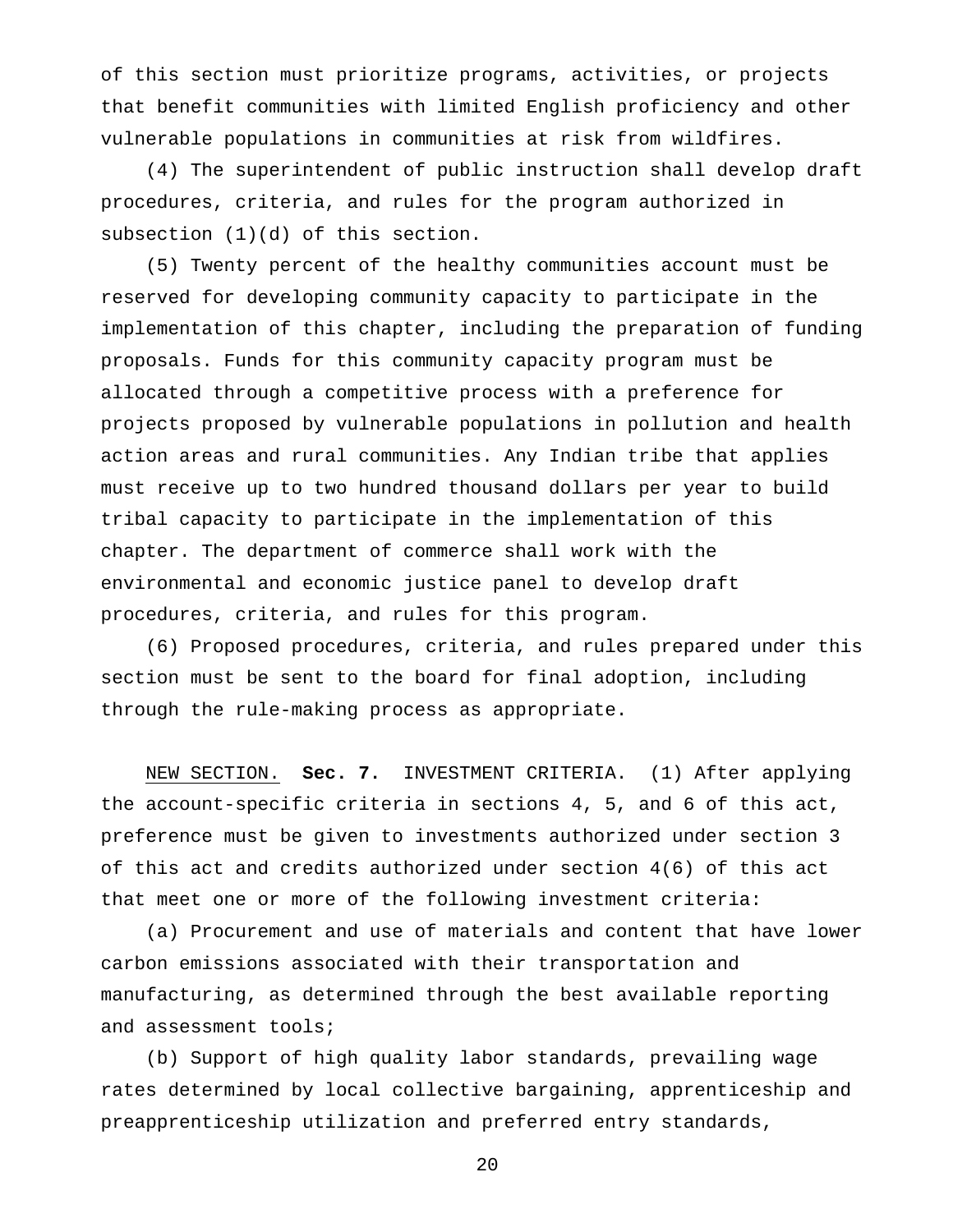community workforce agreements with priority local hire, procurement from women, veteran, and minority-owned businesses, procurement from and contracts with entities that have a history of complying with federal and state wage and hour laws and regulations, and other related labor standards;

(c) Reduction of worker and public exposure to emissions of air pollutants regulated under chapter 70.94 RCW, discharges of pollutants regulated under chapter 90.48 RCW, or releases of hazardous substances under chapter 70.105D RCW; and

(d) Reduction of pollution through strategies that reduce vehicle miles traveled, including by reducing travel distances for people with lower incomes.

(2) Projects that satisfy multiple criteria in subsection (1) of this section receive first preference under this section.

NEW SECTION. **Sec. 8.** POLLUTION FEE. (1) A pollution fee is imposed on and must be collected from large emitters based on the carbon content of:

(a) Fossil fuels sold or used within this state; and

(b) Electricity generated within or imported for consumption in the state.

(2) The fee must be levied only once on a particular unit of fossil fuels or electricity.

(3) Beginning January 1, 2020, the pollution fee on large emitters is equal to fifteen dollars per metric ton of carbon content. Beginning January 1, 2021, the pollution fee on large emitters increases by two dollars per metric ton of carbon content each January 1st. The annual increase shall adjust for inflation each year. The pollution fee is fixed and no longer increases, except for annual increases for inflation, when the state's 2035 greenhouse gas reduction goal is met and the state's emissions are on a trajectory that indicates that compliance with the state's 2050 goal is likely, as those goals exist or are subsequently amended, as determined by the board.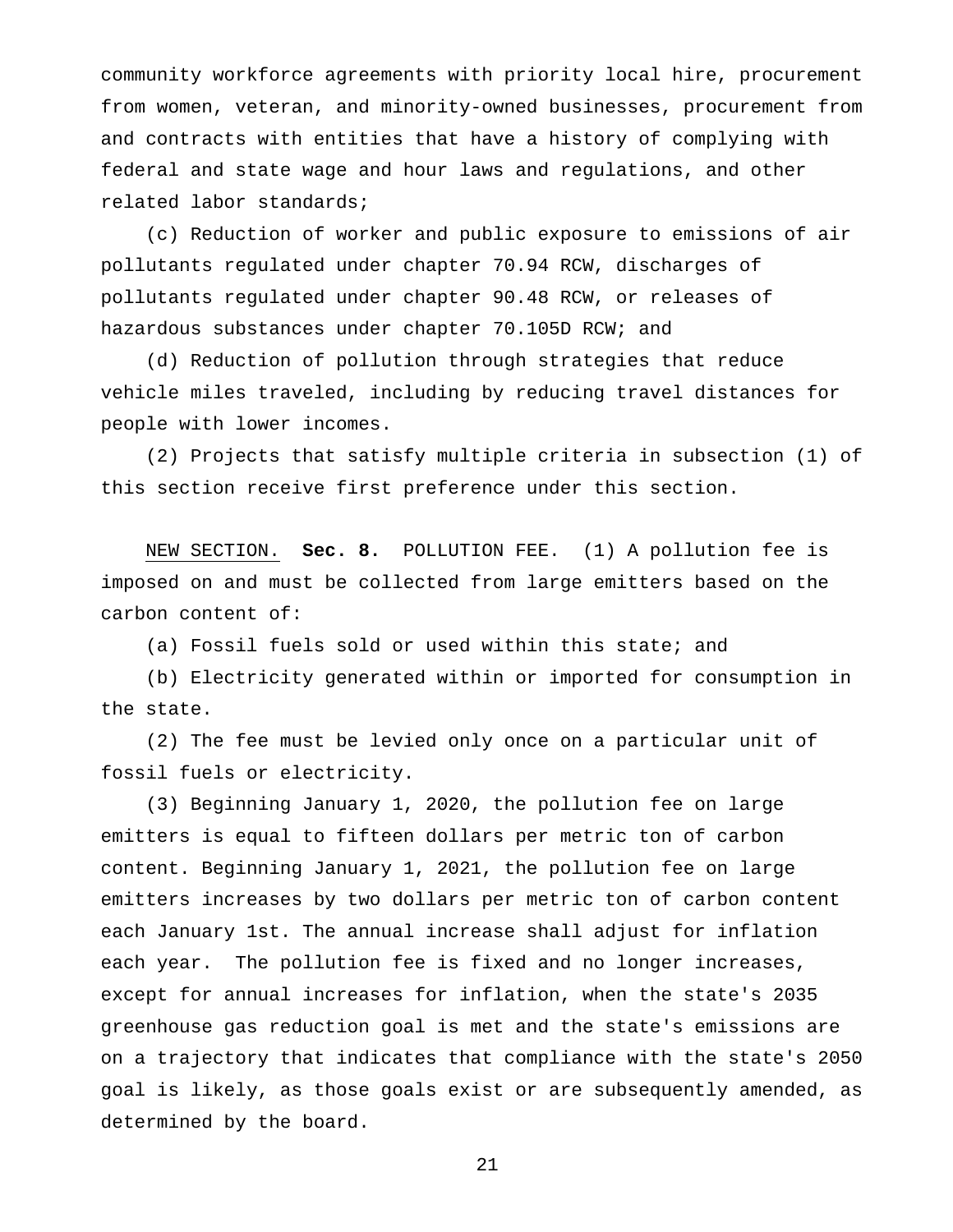(4) In order to calculate the pollution fee on large emitters imposed by this chapter, by November 1, 2019, the department of ecology must, in consultation with the department of revenue, adopt emergency rules specifying the basis for the carbon content inherent in or associated with covered fossil fuels and electricity. In developing these rules, the department of ecology may consider, among other resources, the carbon dioxide content measurements for fossil fuels from the federal energy information administration and the federal environmental protection agency. The department of ecology may periodically update the rules specifying the carbon content of fossil fuels and electricity.

(5) For the generation or import of electricity from an unspecified source, the department of ecology, in consultation with the department of commerce, must select a default emission factor that maximizes the incentive for light and power businesses to specify power sources without also unduly burdening the ability to purchase electricity from the market.

(6) For power generated or imported by the Bonneville power administration, the department of ecology must publish a default emissions factor for sales into Washington state.

(7) A credit for the fee owed may be authorized as provided in section 4(6) of this act. The utilities and transportation commission and the department of commerce shall ensure that resources are not reallocated between customers, customer classes, or geographies for the purposes of artificially reducing the application of this fee without reducing actual pollution emissions and, in doing so, must also not unduly burden the ability of a light and power business or gas distribution business to transact with the market.

(8) The department of revenue is directed to collect the fee and is authorized to take actions it deems necessary to collect the pollution fee.

(9) To carry out the purposes of this chapter, the state is authorized to issue general obligation or revenue bonds within the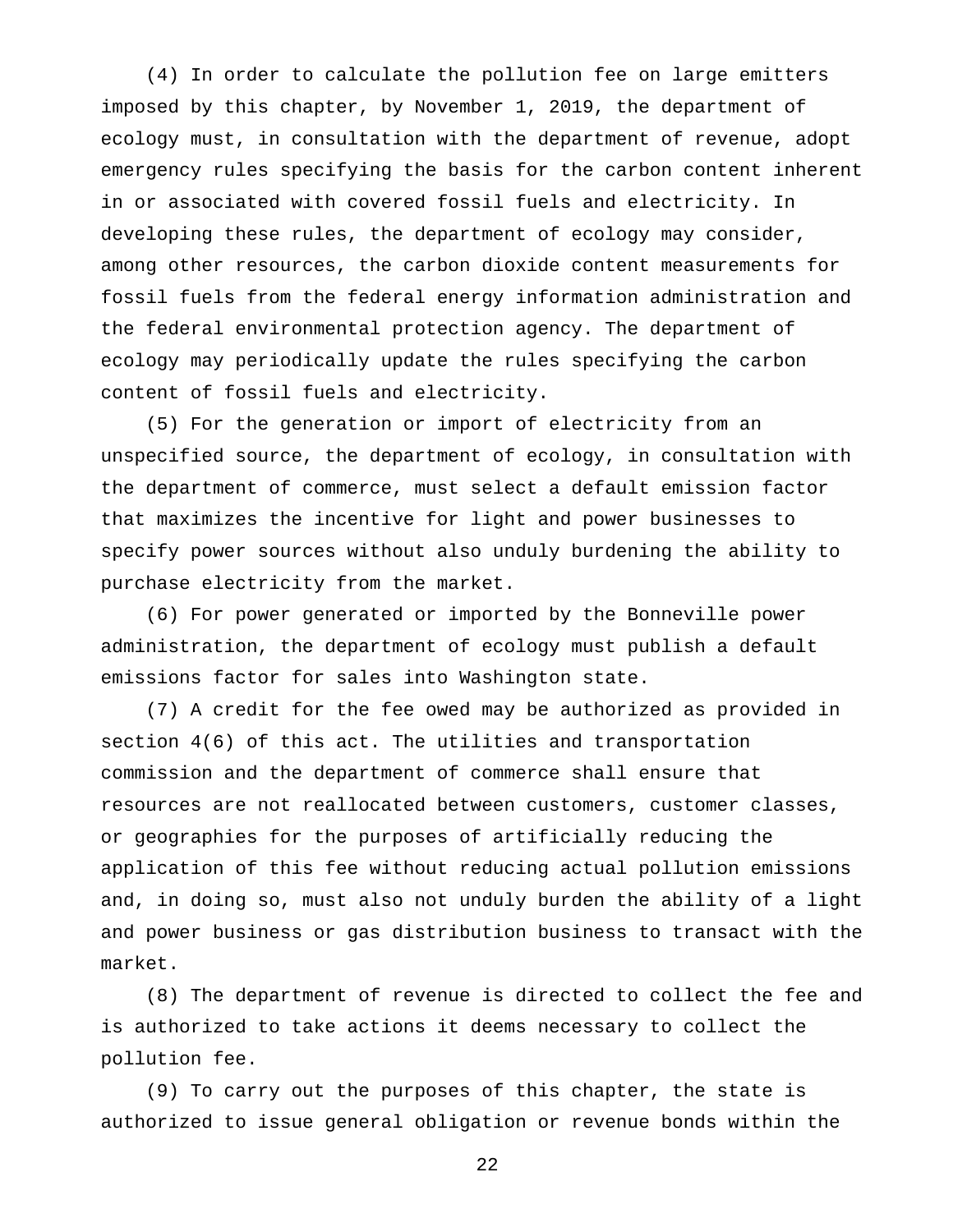limitations now or hereafter prescribed by the laws of this state, and may use, and is authorized to pledge, the moneys collected under this section for repayment of those bonds.

(10) The pollution fee owed by a large emitter may be assumed by a light and power business when it purchases electricity from that large emitter.

(11) When a large emitter purchases power from the Bonneville power administration, the larger emitter must assume the pollution fees, if any.

NEW SECTION. **Sec. 9.** EXEMPTIONS. (1) To ensure consistency with existing state and federal law and to facilitate the timely, feasible, and effective reduction of pollution under this chapter, the pollution fee imposed on large emitters does not apply to and may not be collected for:

(a) Fossil fuels brought into this state in the fuel supply tank of a motor vehicle, vessel, locomotive, or aircraft;

(b) Fossil fuels that are exported or sold for export outside of Washington. Export to a federally recognized Indian tribal reservation located within this state is not considered export outside of Washington;

(c) Fossil fuels directly or eventually supplied to a light and power business for purposes of generating electricity;

(d) Motor vehicle and special fuel currently exempt from taxation under RCW 82.38.080;

(e) Fossil fuels and electricity sold to and used onsite by facilities with a primary activity that falls into an EITE sector, including any facility primarily supporting one or more facilities falling into one or more EITE sectors such as administrative, engineering, or other office facilities, after the department of commerce has validated a facility's designation within such sector or its supporting facility status in an EITE sector;

(f) Aircraft fuels as defined in RCW 82.42.010 and maritime fuels;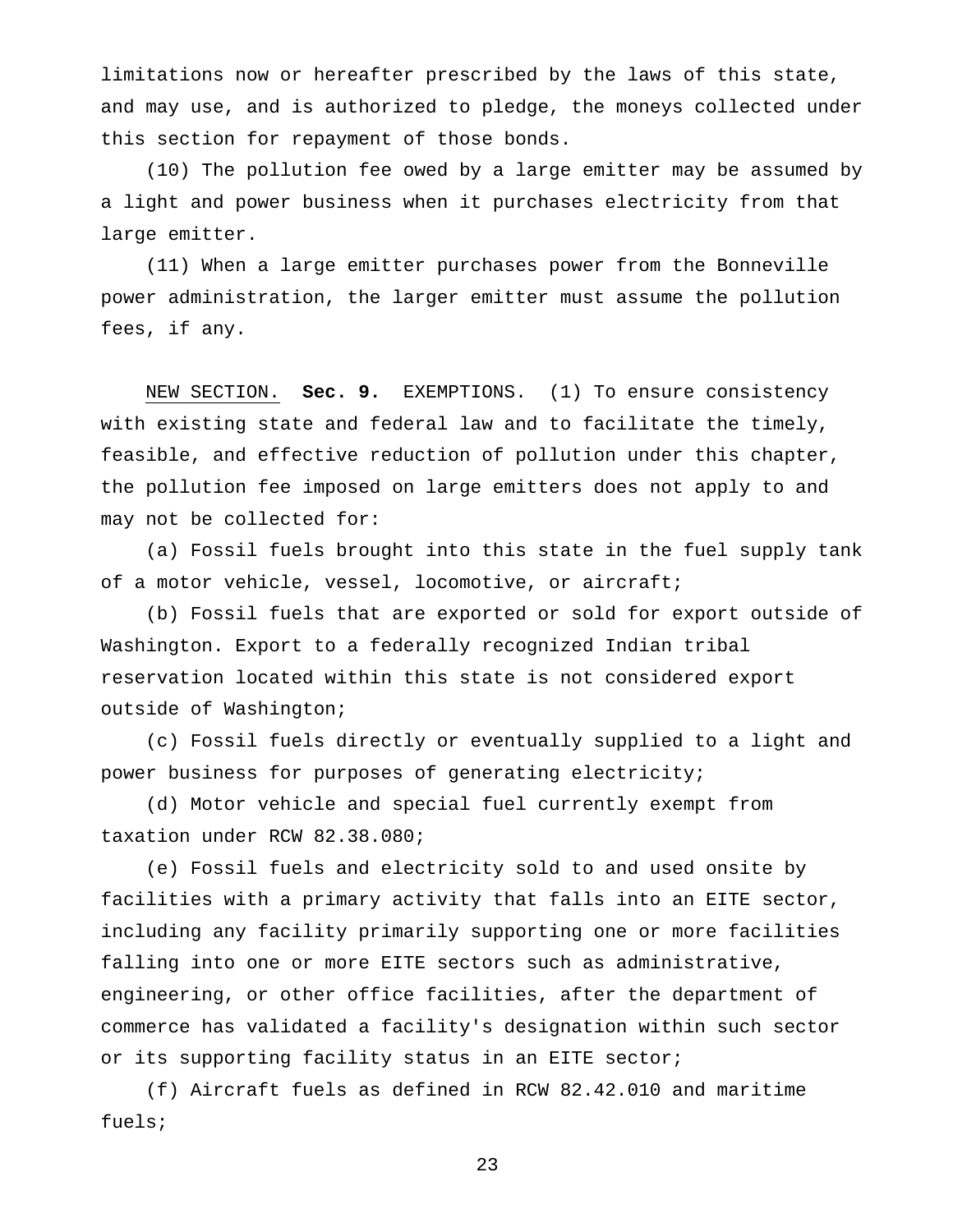(g) Activities or property of Indian tribes and individual Indians that are exempt from state taxation as a matter of federal law and state law, whether by statute, rule, or compact, including but not limited to the exemptions listed in WAC 458-20-192. For motor vehicle fuel or special fuel sold on tribal lands, the fee may be included in any agreements under RCW 82.38.310;

(h) Diesel fuel, biodiesel fuel, or aircraft fuel when these fuels are used solely for agricultural purposes by a farm fuel user, as those terms are defined in RCW 82.08.865;

(i) Pollution emissions from a coal closure facility. For the purpose of this chapter, a "coal closure facility" is any facility that generates electricity through the combustion of coal as of the effective date of this section and:

(i) Is legally bound to comply with emissions performance standards as set forth in RCW 80.80.040 by December 31, 2025; or

(ii) Is legally bound to cease operation by December 31, 2025.

(2) For any electricity or fossil fuels subject to the fee imposed by this chapter that are also subject to a similar fee on carbon content imposed by another jurisdiction, the payer may take a credit against the fee imposed by this chapter up to the amount of the similar fee paid to the other jurisdiction if the payer petitions to and receives approval for the credit from the department of commerce.

(3) For electricity generated in Washington that is sold out of state to a jurisdiction that has a similar fee on carbon content, a large emitter may receive a credit equal to the amount of the fee in the receiving jurisdiction up to the amount of the fee owed under this chapter if the payer petitions to and receives approval for the credit from the department of commerce.

NEW SECTION. **Sec. 10.** PUBLIC OVERSIGHT BOARD AND CONSULTATION. (1) The public oversight board is established within the executive office of the governor. The purpose of the board is to ensure timely, effective, and efficient implementation of this chapter. The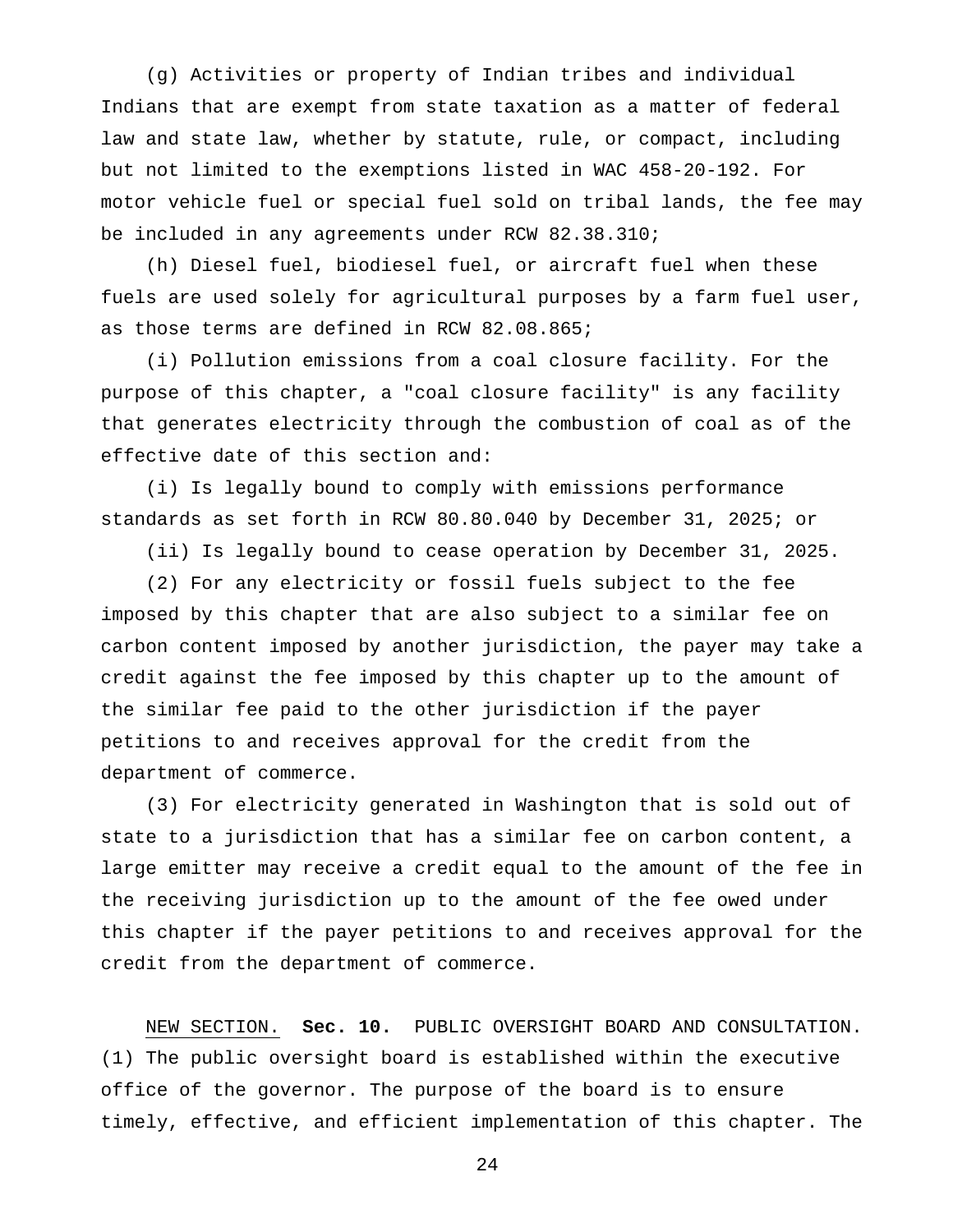board must ensure robust public involvement, accountability, and transparency in the implementation of this chapter.

(2) The board has fifteen voting members, including the chair, the six cochairs of the panels, four at-large positions, the commissioner of public lands, and the directors of the department of commerce, the department of ecology, and the recreation and conservation office. The governor shall appoint the chair and the four at-large positions, one of which must be a tribal representative and one of which must represent vulnerable populations in pollution and health action areas, to achieve an overall board membership with appropriate expertise in pollution reduction. The at-large positions must serve staggered four-year terms. The department of health, the department of transportation, and the superintendent of public instruction are nonvoting members of the board.

(3) The board has the following powers and duties:

(a) Develop budget recommendations pursuant to the process set forth in chapter 43.88 RCW;

(b) Work with appropriate state agencies to utilize, where feasible, existing programs to deliver funding made available under this chapter;

(c) Evaluate the funding proposals developed by the state agencies and the panels and provide final approval of funding for programs and projects under this chapter at a public hearing;

(d) Adopt rules under chapter 34.05 RCW as necessary to carry out the purposes of this chapter;

(e) Review and approve procedures, criteria, and rules developed under the provisions of this chapter, the pollution reduction investment plan developed under section 4 of this act, and the effectiveness report required by section 12 of this act;

(f) Develop a tribal consultation process for programs, activities, or projects proposed for funding under this chapter consistent with subsection (9) of this section;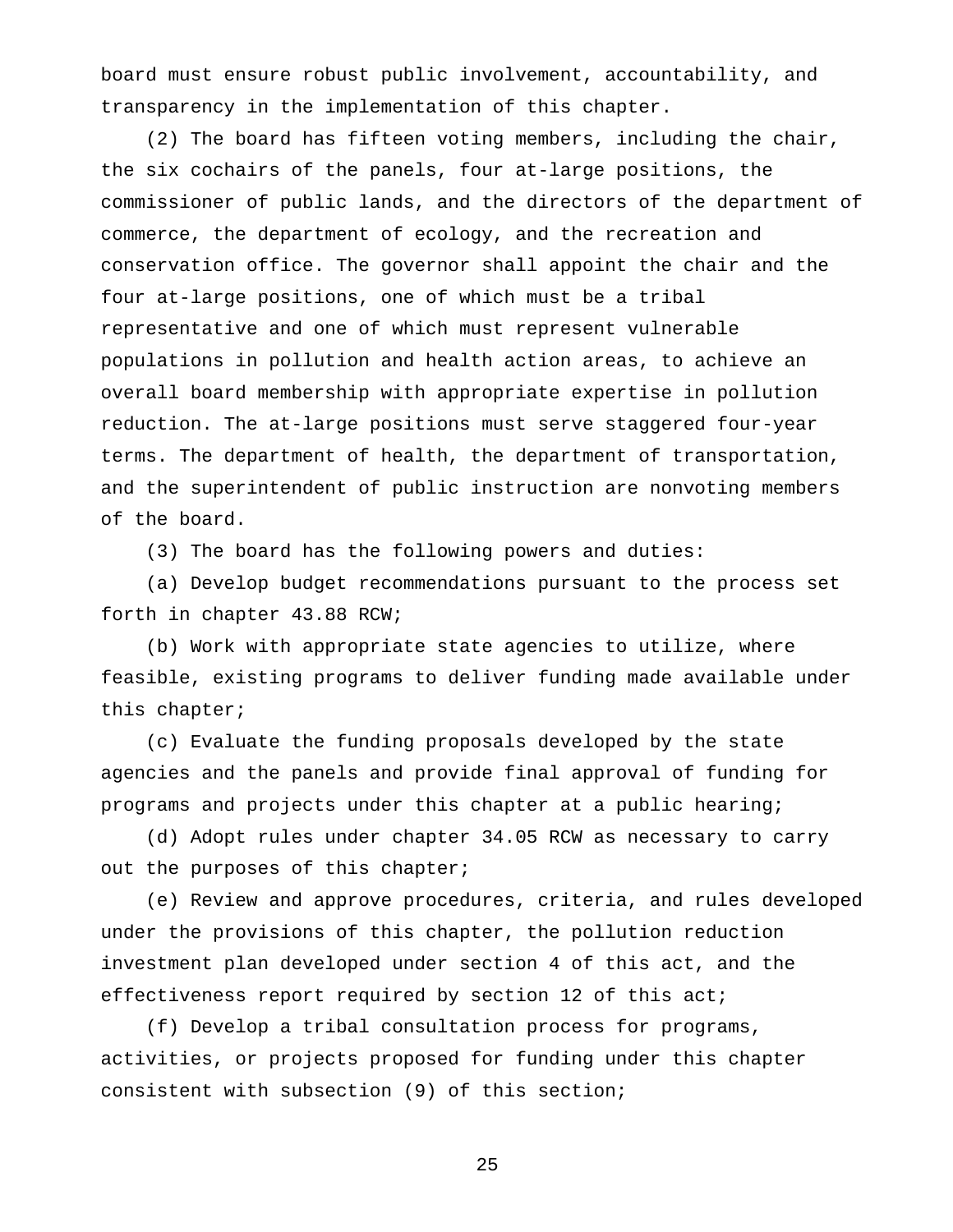(g) Confer with the governor and the legislature regarding implementation of this chapter; and

(h) Carry out such other duties necessary for implementation of this chapter or that are delegated to the board.

(4) The board must be led by the chair of the board. The chair is a full-time staff person appointed by the governor and should be housed in the office of the governor. The chair should have experience in management and administration and expertise in and a demonstrated commitment to reducing pollution and transitioning to a clean energy economy.

(5) In addition to leading the board, the chair has, without limitation, the following duties and authorities:

(a) Drive implementation of programs, activities, or projects in a manner that achieves timely and effective pollution reduction and the other purposes of this chapter;

(b) Solicit analysis from any state agency or office on matters related to implementation of this chapter;

(c) Convene and preside over a climate subcabinet, consisting of representatives of the agencies with responsibility to implement portions of this chapter and the cochairs of the panels;

(d) Periodically brief the governor and legislative leaders regarding progress, challenges, and obstacles in implementing this chapter; and

(e) Hire staff as necessary to support the work of the chair and the board.

(6) Members of the board who are not state employees must be compensated in accordance with RCW 43.03.240 and are entitled to reimbursement individually for travel expenses incurred in the performance of their duties as members of the board in accordance with RCW 43.03.050 and 43.03.060.

(7) All state agencies shall cooperate with and support the board as it implements this chapter. All state agencies shall complete their duties under this chapter and otherwise drive its implementation with a sense of urgency.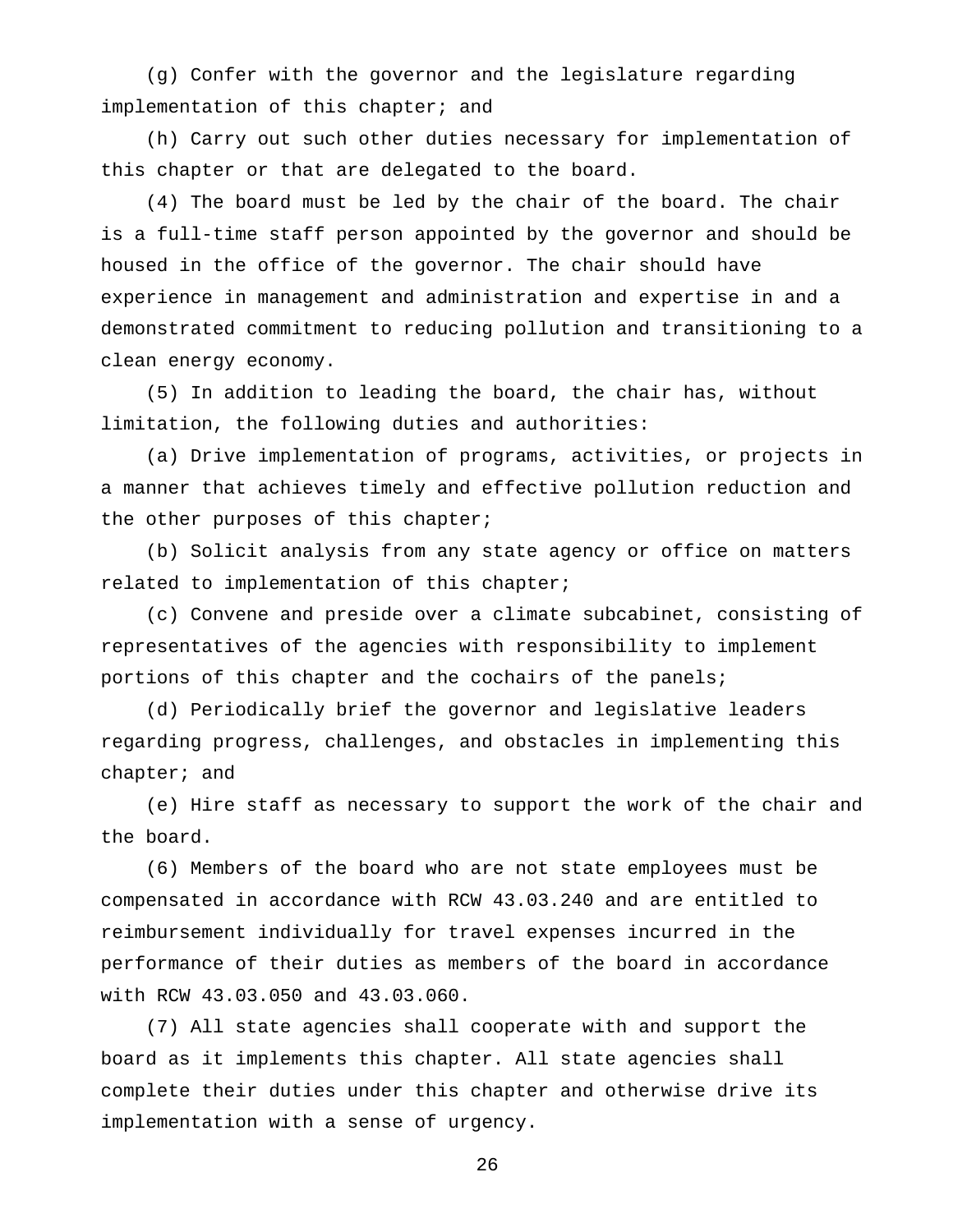(8) To ensure timeliness, efficiency, and effectiveness, the board and the joint legislative audit and review committee shall jointly develop a schedule for periodic review and reporting regarding the implementation of this chapter.

(9) In furtherance of strengthening partnerships between the state and Indian tribes, achieving the goals set forth in this chapter, and to ensure mutual respect for the rights, interests, and obligations of each sovereign, this chapter must be construed to recognize and affirm the inherent sovereignty of Indian tribes, and to further the government-to-government relationships between Indian tribes and the state as follows:

(a) Any state agency acting under the authority of this chapter or receiving funding under this chapter must consult with Indian tribes on all decisions that may directly affect Indian tribes and tribal lands including but not limited to activities such as rule making. That consultation must follow the agency's protocol for consultation with Indian tribes developed pursuant to the centennial accord and must occur independent of any public participation process required by state law or by the agency, regardless of whether the agency receives a request for consultation from an Indian tribe.

(b) Any project proposed for funding under this chapter that directly impacts tribal lands or usual and accustomed fishing areas must be subject to meaningful formal consultation with Indian tribes before the board approves disbursement of investment moneys for the project. Consultation must include all consultation required under state or federal law and the provisions of this section. The goal of consultation is to share information regarding the project to ensure a complete understanding of the project and to identify and address tribal concerns. The process for consultation must be as follows:

(i) Consultation with Indian tribes must be initiated when a project is being evaluated for funding by a panel.

(ii) Consultation is initiated upon receipt of a letter from the board or panel to the person identified by Indian tribes under RCW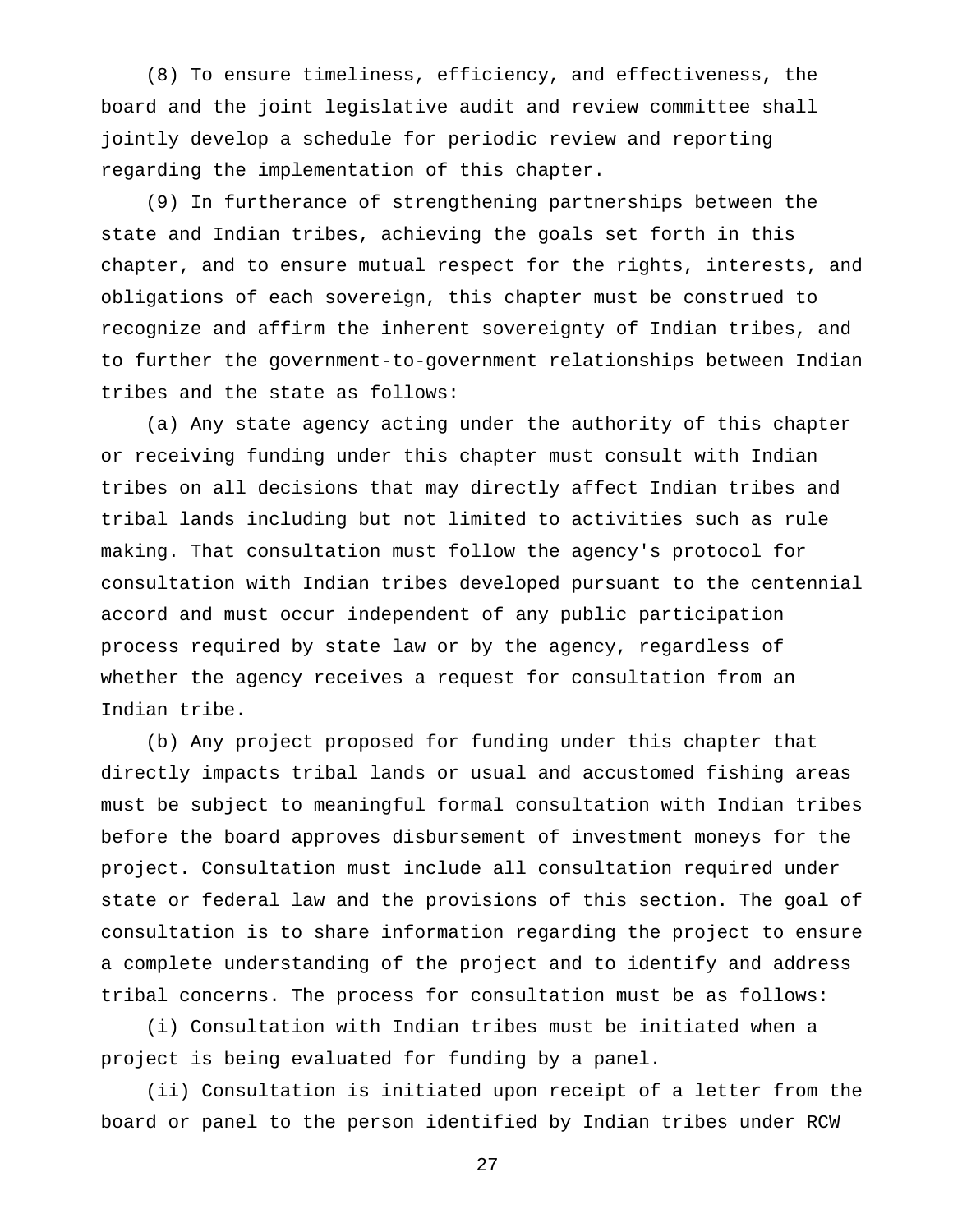43.376.050. If an Indian tribe does not respond within forty-five days of receipt of the letter, the board may conclude that the Indian tribe has declined consultation on the project. The board shall provide notice in a manner that ensures actual receipt by the tribe and provides clarity as to the commencement of the forty-five day period outlined herein.

(iii) Where an Indian tribe responds to the letter, the board must utilize the consultation process established by the board, including a mutually agreed timeline for completion of consultation. The consultation process runs concurrently with the panels' and board's evaluation of the project and must be completed prior to the date determined by the board to complete final funding decisions.

(iv) The board and the Indian tribe must work in good faith during the consultation process to reach consensus on whether the project should be funded.

(c) For programs, activities, or projects that directly impact tribal lands, the goal of the consultation process is to obtain free, prior, and informed consent for the project. For these programs, activities, or projects, consultation is complete when the Indian tribe's government provides the board with a written resolution providing consent or withholding consent by the deadline set for completion of the consultation process.

(d) If any project that directly impacts tribal lands is funded under this chapter without complying with (b) and (c) of this subsection, upon a request by an Indian tribe, all further action on the project must cease until consultation with the Indian tribe is complete.

(e) Nothing in this subsection precludes a panel or the board from evaluating similar programs, activities, or projects as a group or using existing programs, activities, or projects to provide preliminary funding recommendations.

(f) Informal and early consultation between an Indian tribe and a project proponent is encouraged.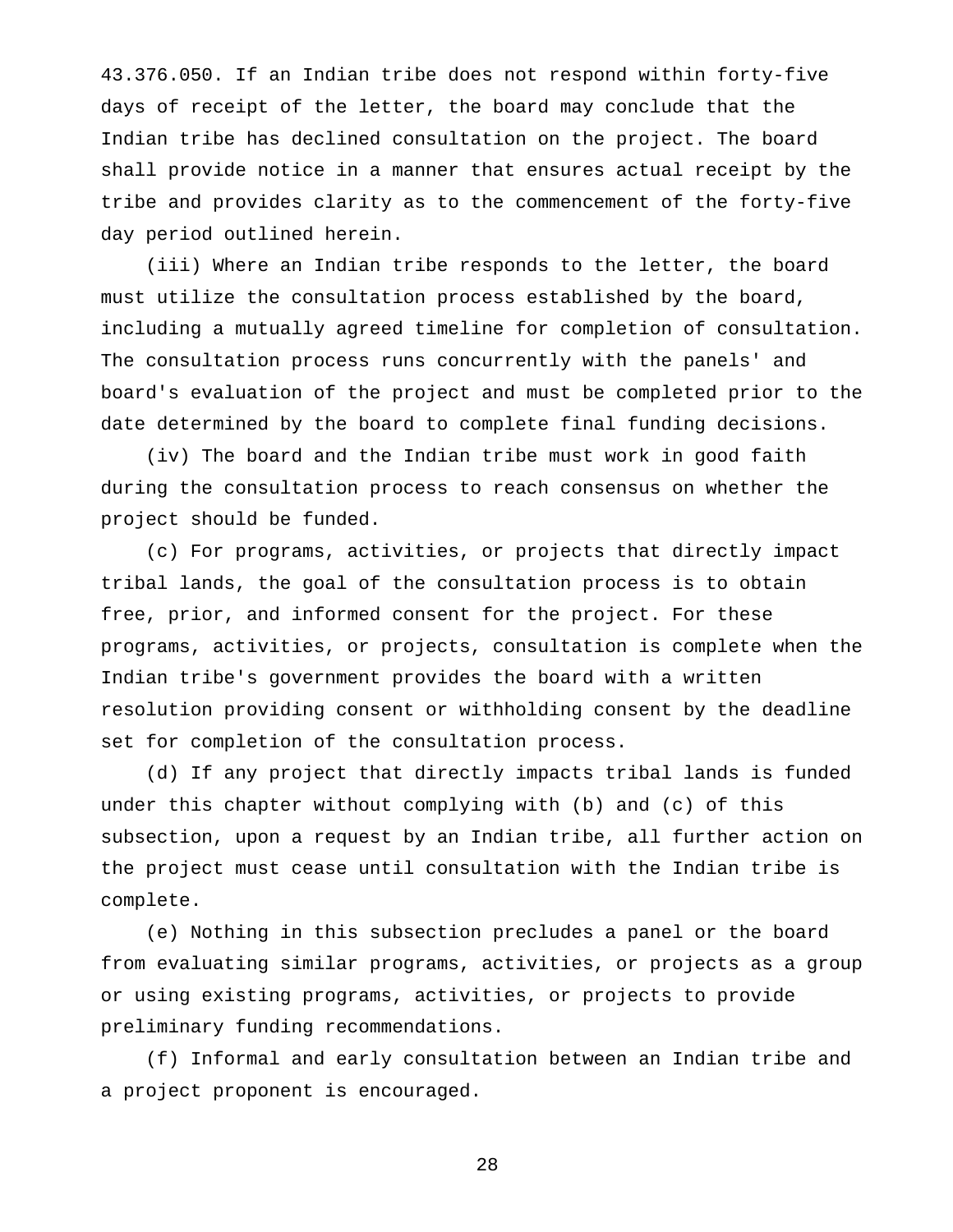(g) The utilities and transportation commission shall comply with this subsection in exercising its authority under section 4 of this act.

NEW SECTION. **Sec. 11.** INVESTMENT ADVISORY PANELS. (1) Three panels are created to provide detailed recommendations to the board and state agencies regarding implementation of this chapter, including the development of proposed rules, criteria, procedures, and other program elements. The governor shall appoint members of each panel for four-year, staggered terms. At least one-third of the membership of each panel must be representatives of the interests of vulnerable populations in pollution and health action areas.

(2) The clean air and clean energy panel must be cochaired by one business interest and a stakeholder that represents a statewide labor organization that represents a broad cross-section of workers. The panel may have no more than nine members, representing tribal, environmental, business, and labor communities and pollution and health action areas outside of tribal lands. The panel's membership must have expertise in carbon reduction programs, activities, and technologies. The panel shall work with appropriate state agencies to identify existing state programs that can be utilized to provide preliminary evaluations of grant applications, develop criteria and processes for evaluating programs, activities, or projects proposed that cannot be evaluated under existing programs, and prepare funding and other recommendations to the board for expenditures from the clean air and clean energy account, created in section 4 of this act. The clean air and clean energy panel may also develop, as needed, and recommend rules for the board's consideration.

(3) The clean water and healthy forests panel must be cochaired by one tribal leader and one stakeholder that represents statewide environmental interests. The panel may have no more than nine members, representing tribal, environmental, business, and labor communities and pollution and health action areas outside of tribal lands. The panel shall work with appropriate state agencies to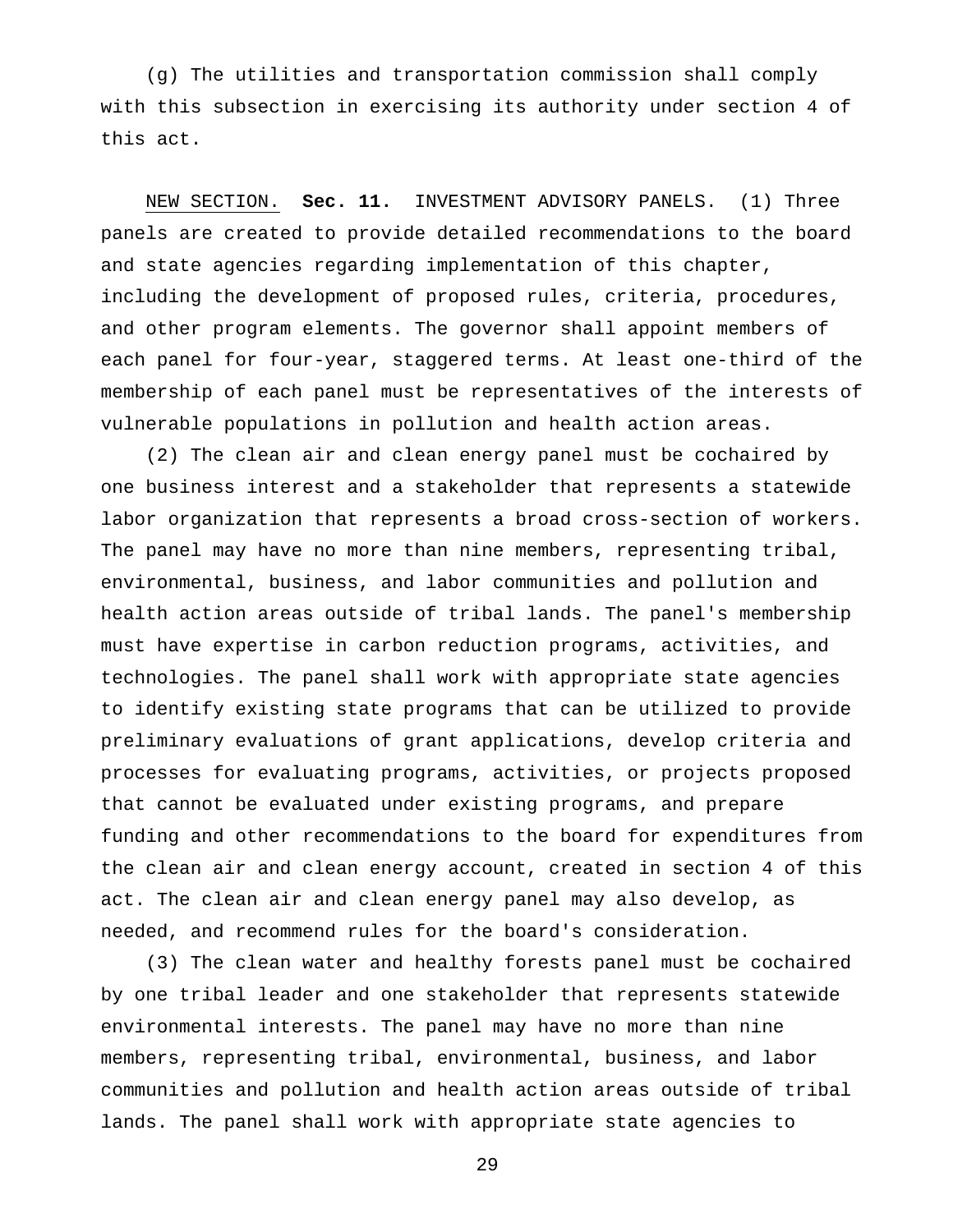identify existing state programs that can be utilized to provide initial evaluations of grant applications, develop funding criteria and processes for programs, activities, or projects that cannot be evaluated under existing programs, and prepare funding and other recommendations to the board for expenditures from the clean water and healthy forests account, created in section 5 of this act. The panel may also recommend rules for the board's consideration.

(4) The environmental and economic justice panel must be cochaired by one tribal leader and one person that is a representative of the interests of vulnerable populations in pollution and health action areas outside of tribal lands. In addition to the cochairs, the panel consists of two members representing union labor with expertise in economic dislocation, clean energy economy, or energy-intensive and trade-exposed industries and five members, including at least one tribal leader and at least two nontribal leaders representing the interest of vulnerable populations in pollution and health action areas. The purpose of the panel is to:

(a) Prepare funding recommendations to the board for expenditures from the healthy communities account, created in section 6 of this act;

(b) Develop draft procedures, criteria, and rules for evaluating programs, activities, or projects for review and approval by the board and make funding recommendations regarding people with lower incomes, affected workers, vulnerable populations, and pollution and health action areas;

(c) Make recommendations regarding preventing or eliminating any increased energy burden of people with lower incomes as a result of actions to reduce pollution, including the pollution fees collected from large emitters under this chapter;

(d) Define meaningful consultation with pollution and health action areas, vulnerable populations, and people with lower incomes, and provide opportunities for vulnerable populations to consult on the implementation of this chapter;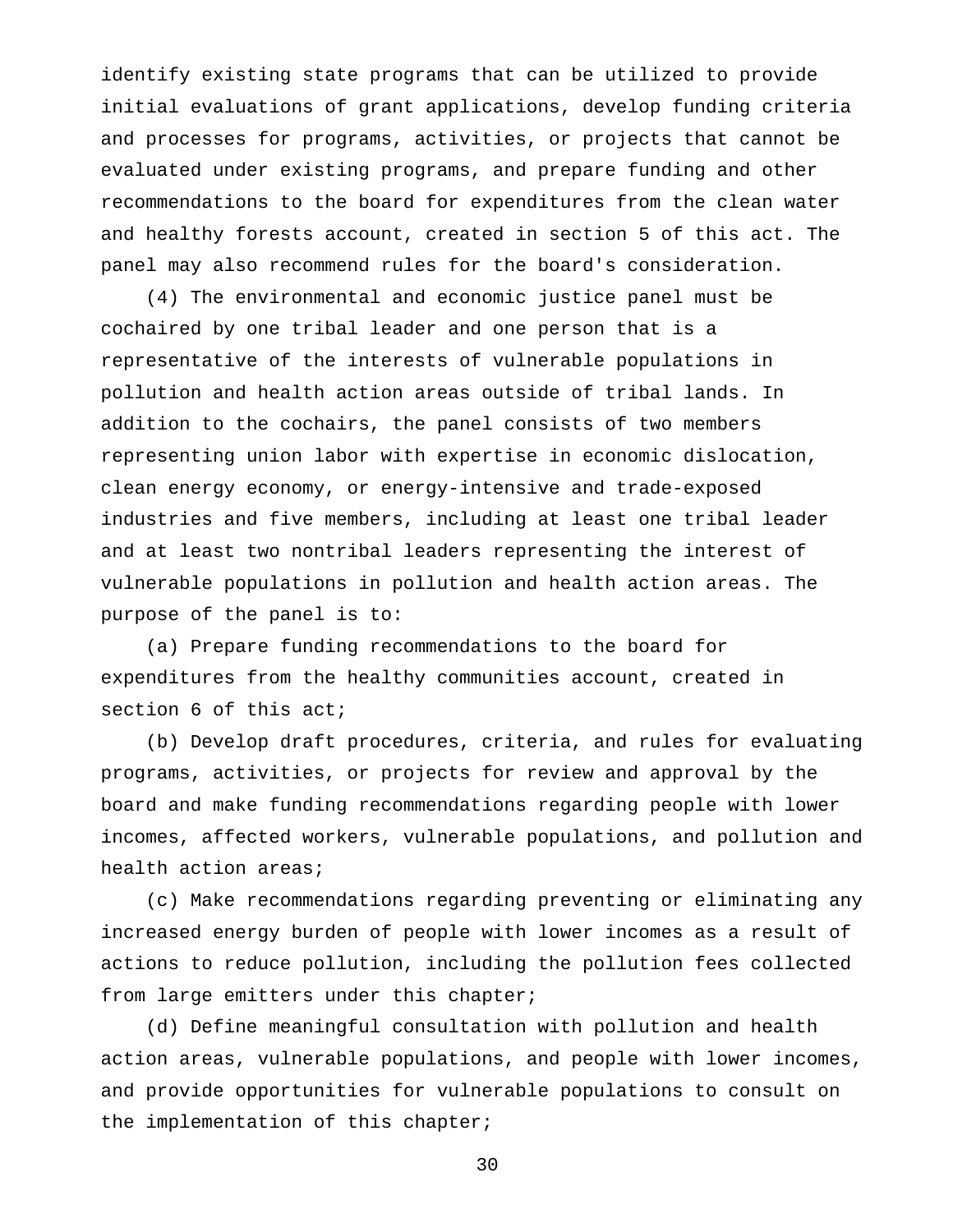(e) Evaluate compliance with the investment criteria in section 7 of this act;

(f) Define qualifying events and workers for the allocation of funds authorized under section 4(5) of this act;

(g) Review and comment on the analyses required under section 12 of this act and identify and recommend opportunities and measures to reduce burdens identified in the cumulative impact designation of pollution and health action areas pursuant to section 12(2) of this act, to increase economic opportunities, and to decrease risks, such as displacement; and

(h) Administer, in cooperation with the department of commerce, the community capacity grants authorized under section 6(5) of this act.

(5) Relevant state agencies shall cooperate with and support the panels as they implement this chapter.

(6) Any single individual may serve on more than one panel. Members of the panels who are not state employees must be compensated in accordance with RCW 43.03.240 and are entitled to reimbursement individually for travel expenses incurred in the performance of their duties as members of the panel in accordance with RCW 43.03.050 and 43.03.060. Members of the environmental and economic justice panel may receive financial support from organizations and the governments of Indian tribes through approved community capacity grants awarded under section 6(5) of this act.

NEW SECTION. **Sec. 12.** EFFECTIVENESS REVIEW AND POLLUTION MAPPING. (1)(a) By December 10, 2022, and every four years thereafter, the department of commerce, with support from relevant agencies and in consultation with the panels, the board, academic institutions, and other experts as appropriate, and taking into account scientific and community assessments of climate impacts, risks, and resilience needs, must develop and submit to the board a draft effectiveness report for final review and approval by the board.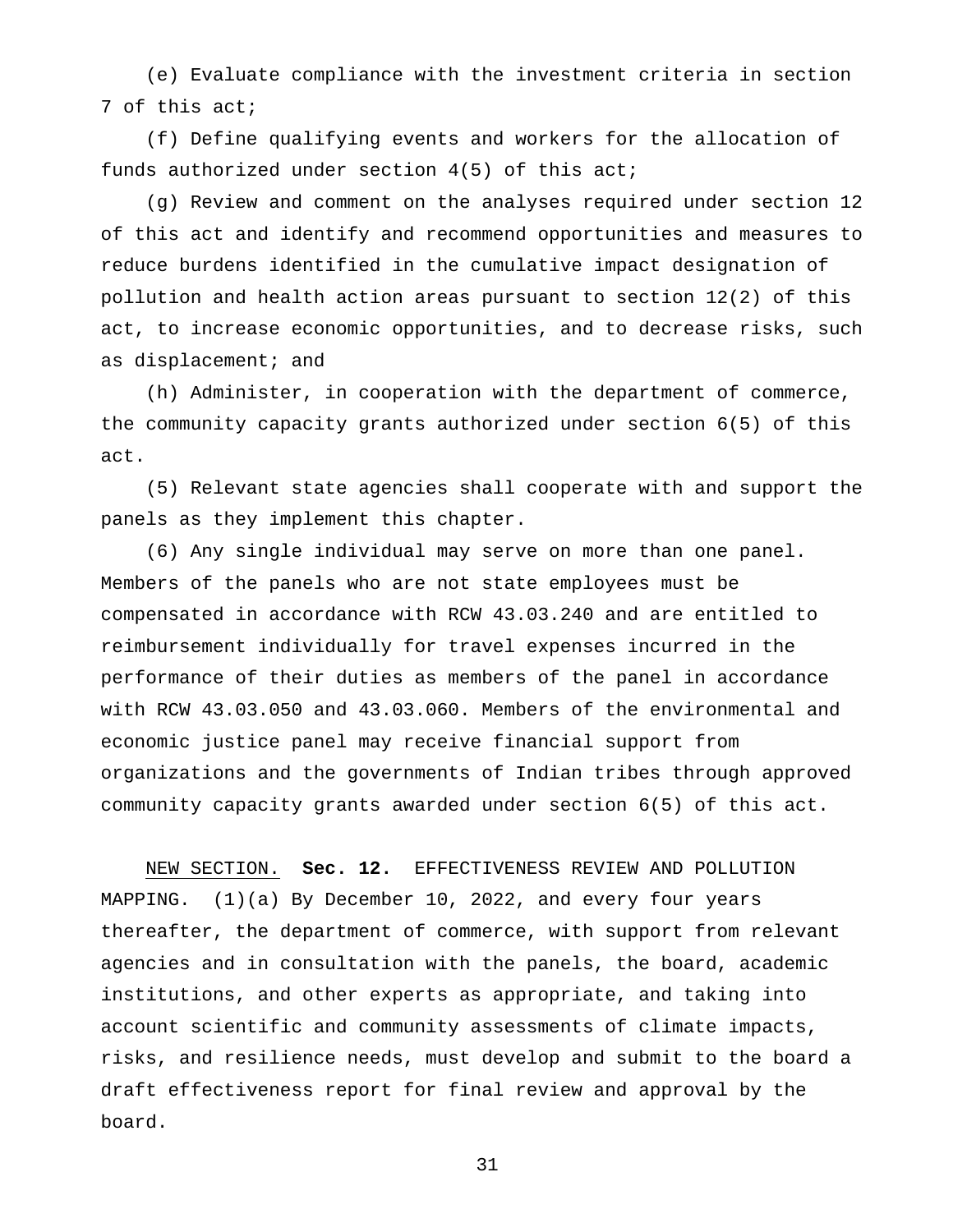(b) The effectiveness report must describe progress in achieving the purposes of this chapter, including progress made in achieving the carbon reduction goals established in section  $4(2)(b)$  of this act and in developing and implementing the pollution reduction plans and clean energy investment plans under section 4 of this act. In addition, the effectiveness report must also include information regarding the impact of the implementation of this chapter upon employment and jobs, including the number and nature of jobs created, worker hours, job quality, job access and demographics, cobenefits secured, and other employment and economic information as deemed appropriate. The effectiveness report must also identify and evaluate outcomes, risks, and recommendations for vulnerable populations, pollution and health action areas, people with lower incomes, Indian tribes, and affected workers. The effectiveness report must recommend improvements to the implementation of this chapter.

(2) By July 31, 2019, the department of health shall designate pollution and health action areas. This designation must be at a minimum resolution of census tract scale and be based on the cumulative impact analysis of vulnerable populations and environmental burdens conducted by the University of Washington's department of environmental and occupational health sciences. The designation and ranking of census tracts in the cumulative impacts analysis and underlying data must be available for public review and may be integrated with or build upon other population tracking resources. The designation of pollution and health action areas and the cumulative impact analysis of vulnerable populations and environmental burdens must be periodically evaluated and updated by the department of health after meaningful consultation with vulnerable populations, the environmental and economic justice panel, and the University of Washington's department of environmental and occupational health sciences.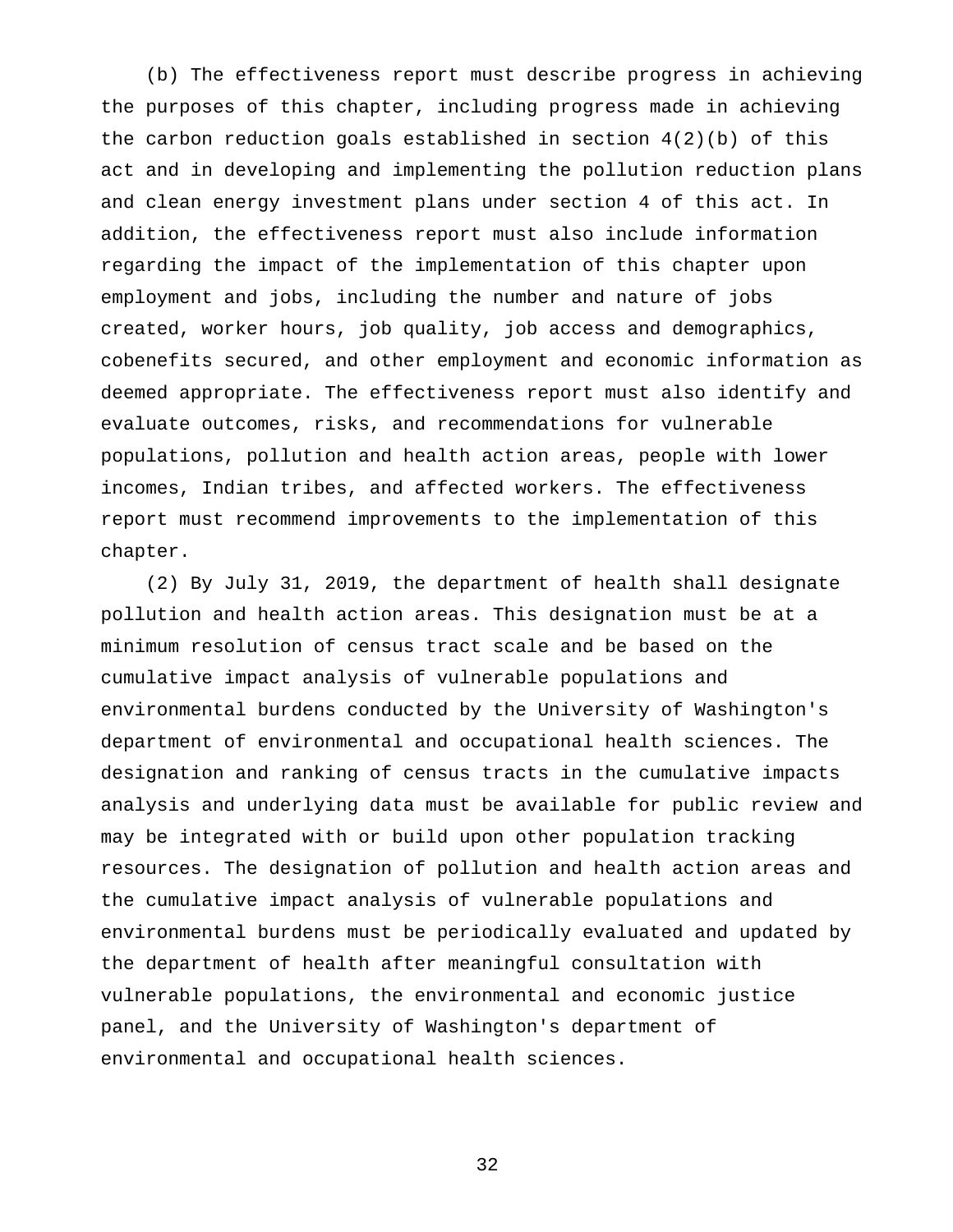NEW SECTION. **Sec. 13.** DEFINITIONS. The definitions in this section apply throughout this chapter unless the context clearly requires otherwise.

(1) "Alternative carbon reduction unit" means a credit for one metric ton reduction in pollution that substitutes for an equivalent emission reduction in a qualifying gas distribution business's operations and is real, permanent, enforceable, verifiable, and additional to business as usual. The unit must derive from an action that reduces pollution.

(2) "Board" or "oversight board" means the public oversight board created in section 10 of this act.

(3) "Carbon content" means the carbon dioxide equivalent that is released through the combustion or oxidation of a fossil fuel, or that is associated with the combustion or oxidation of a fossil fuel, used to generate electricity.

(4) "Carbon dioxide equivalent" has the same meaning as provided in RCW 70.235.010.

(5) "Consumer-owned utility" has the same meaning as in RCW 19.29A.010.

(6) "Eligible renewable energy resource" has the same meaning as in RCW 19.285.030.

(7) "Energy burden" is the percentage of household income spent on road transportation and home energy bills.

(8) "Energy-intensive and trade-exposed sectors" and "EITE sectors" mean:

(a) Those sectors identified under "EITE covered party" in WAC 173-442-020(1)(m) as of April 22, 2017; and

(b) Other sectors the department of commerce designates that have, on average across all facilities belonging to the sector in the state, both a greater energy intensity of production and a greater trade share of goods than the corresponding averages for any other EITE sector.

(9) "Environmental burdens" refers to the cumulative risks to communities caused by historic and current: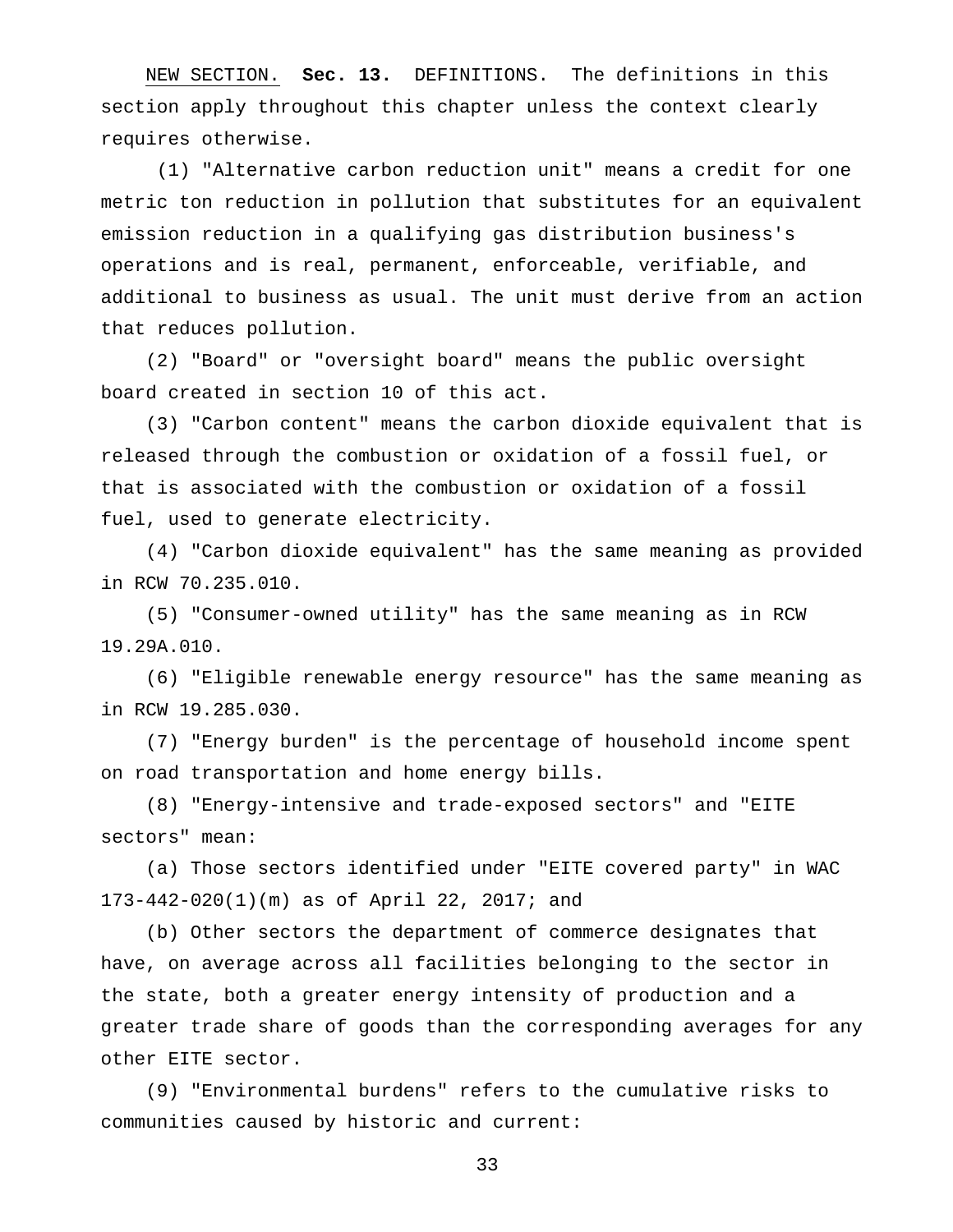(a) Exposure to conventional and toxic hazards in the air, water, and land, and;

(b) Adverse environmental effects, which are environmental conditions caused or made worse by contamination or pollution or that create vulnerabilities to climate impacts.

(10) "Fossil fuel" means petroleum products that are intended for combustion, natural gas, coal or coke of any kind, or any form of solid, liquid, or gaseous fuel derived from these products including but not limited to motor vehicle fuel, special fuel, aircraft fuel, marine fuel, still gas, propane, and petroleum residuals such as bunker fuel. For purposes of imposing the pollution fee on the carbon content of fossil fuels consumed by a refinery facility during the process of refining fossil fuels, "fossil fuel" also means crude oil and petroleum.

(11) "Fund" means the clean up pollution fund established under section 3 of this chapter.

(12) "Gas distribution business" has the same meaning as provided in RCW 82.16.010.

(13) "Greenhouse gas" and "greenhouse gases" have the same meaning as provided in RCW 70.235.010(6).

(14) An "Indian tribe" is an Indian nation, tribe, band, community, or other entity:

(a) Recognized as an Indian tribe by the federal department of the interior; and

(b) With its principal governmental office located within the geographical boundaries of the state of Washington or with treatyreserved rights retained within the geographical boundaries of the state of Washington.

(15) "Inflation" means the percentage change in the consumer price index for all urban wage earners and clerical workers for the United States as published for the most recent twelve-month period by the bureau of labor statistics of the federal department of labor by September 30th of the year before the fees are payable.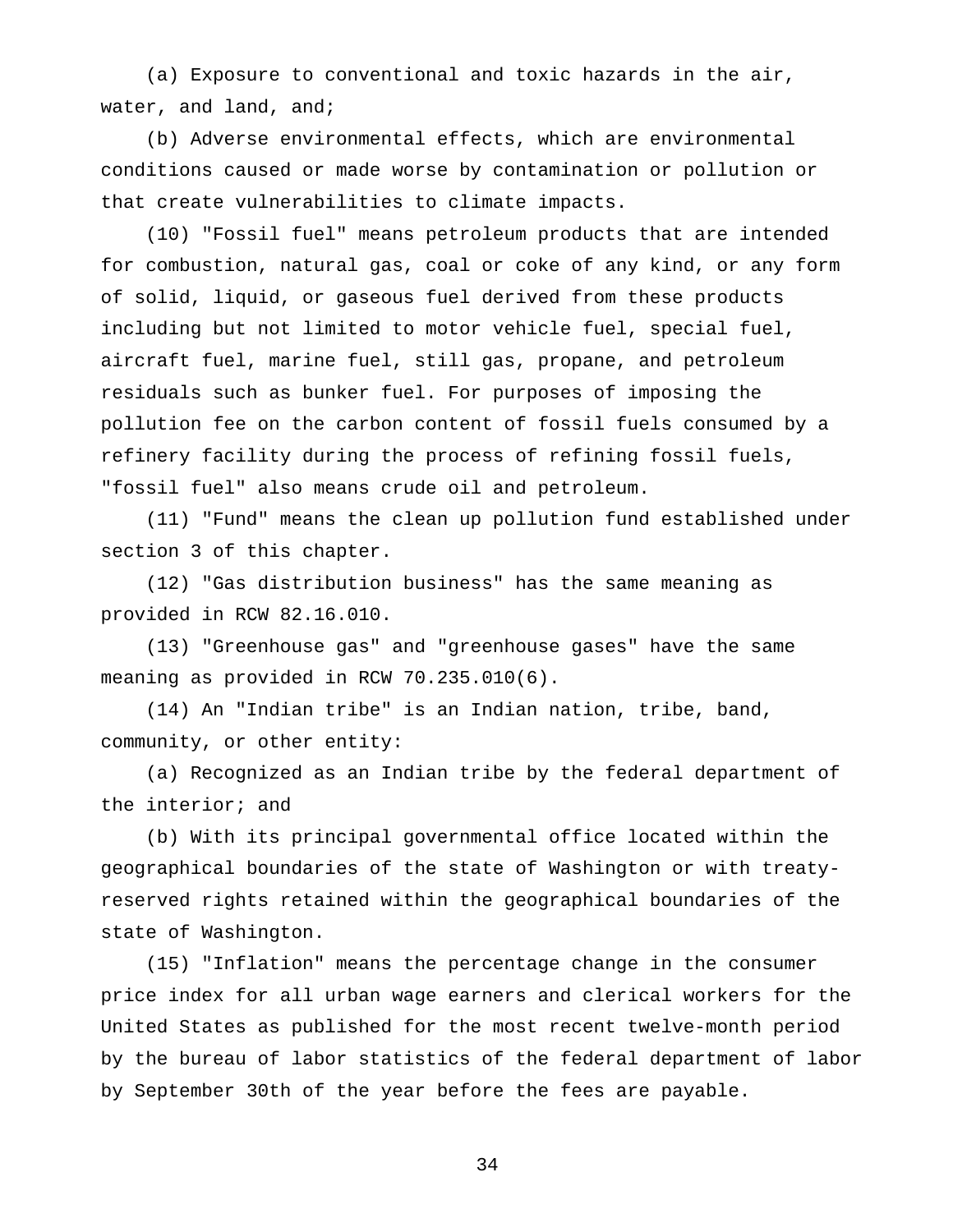(16) "Investor-owned utility" has the same meaning as in RCW 19.29A.010.

(17) "Large emitter" means:

(a) For electricity:

(i) An importer of electricity that was generated using fossil fuels or is subject to a default emissions factor under section 8 of this act; or

(ii) A power plant located in the state of Washington that generates electricity using fossil fuels.

(b) For motor vehicle fuel and special fuel, entities required to pay the tax specified in RCW 82.38.030(9).

(c) For natural gas, entities required to pay the tax specified in chapter 82.16 RCW, or, if the fee is not paid by a gas distribution business under chapter 82.16 RCW, by the person required to pay tax as provided in RCW 82.12.022 (1) through (3) and (8) through (10).

(d) For other petroleum products, persons as designated by rule by the department of revenue.

(e) A seller of fossil fuels to end users or consumers.

(f) A seller of fossil fuels sold for combined heat and power as defined in RCW 19.280.020.

(g) A refinery facility for crude oil, crude oil derivatives and other fossil fuels consumed by or in a refinery facility.

(18) "Light and power business" has the same meaning as provided in RCW 82.16.010, and includes a light and power business owned or operated by a municipality.

(19) "Maritime fuels" means diesel, gasoline, and biofuel-blend fuels sold from fuel docks for use in vessels and bunker and other fuels sold for use in ships for interstate and international transportation.

(20) "Motor vehicle fuel" has the same meaning as provided in RCW 82.38.020.

(21) "Panel" or "panels" means any or all of the panels established in section 11 of this chapter.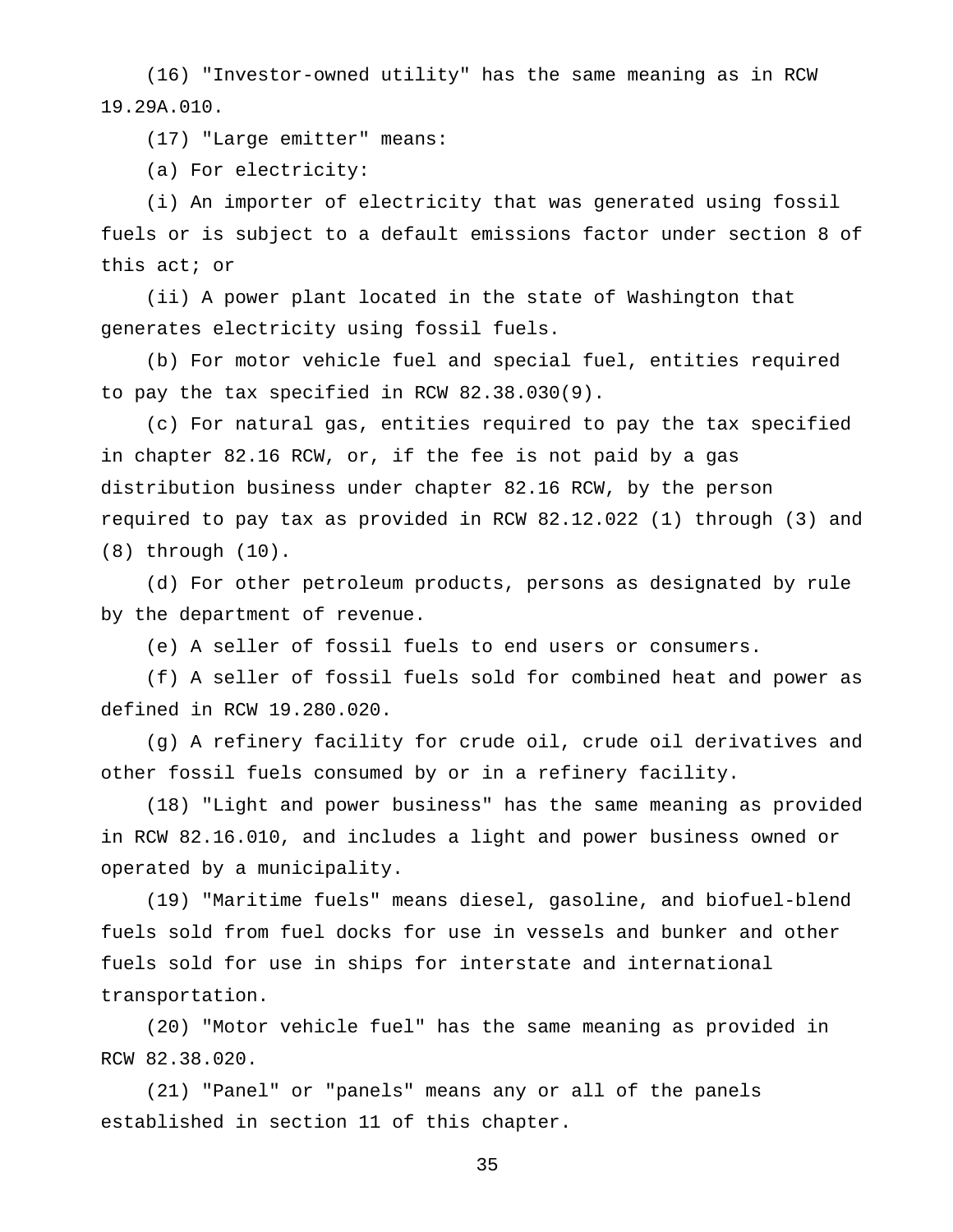(22) "Person" means the state of Washington, political subdivision of the state of Washington, municipal corporation, the United States, and any individual, receiver, administrator, executor, assignee, trustee in bankruptcy, trust, estate, firm, partnership, joint venture, club, company, joint stock company, business trust, corporation, limited liability company, association, society, or any group of individuals acting as a unit, whether mutual, cooperative, fraternal, nonprofit, or otherwise.

(23) "People with lower incomes" means:

(a) All Washington residents with an annual income, adjusted for household size, which is at or below the greater of:

(i) Eighty percent of the area median income as reported by the federal department of housing and urban development; or

(ii) Two hundred percent of the federal poverty line; and

(b) Members of an Indian tribe who meet the income-based criteria for existing other means-tested benefits through formal resolution by the governing council of an Indian tribe.

(24) "Petroleum product" means hydrocarbons that are the product of the fractionation, distillation, or other refining or processing of crude oil that are used as, usable as, or may be refined as a fuel or fuel blend stock.

(25) "Pollution" means, for purposes of this chapter only, the presence of or introduction into the environment of greenhouse gases.

(26) "Pollution and health action areas" are those communities designated by the department of health based on the cumulative impacts analysis required by section 12(2) of this chapter and census tracts that are fully or partially on "Indian Country" as defined in 18 U.S.C. Sec. 1151.

(27) "Power plant" has the same meaning as in RCW 80.80.010.

(28) "Special fuel" has the same meaning as provided in RCW 82.38.020 and includes fuel that is sold or used to propel vessels.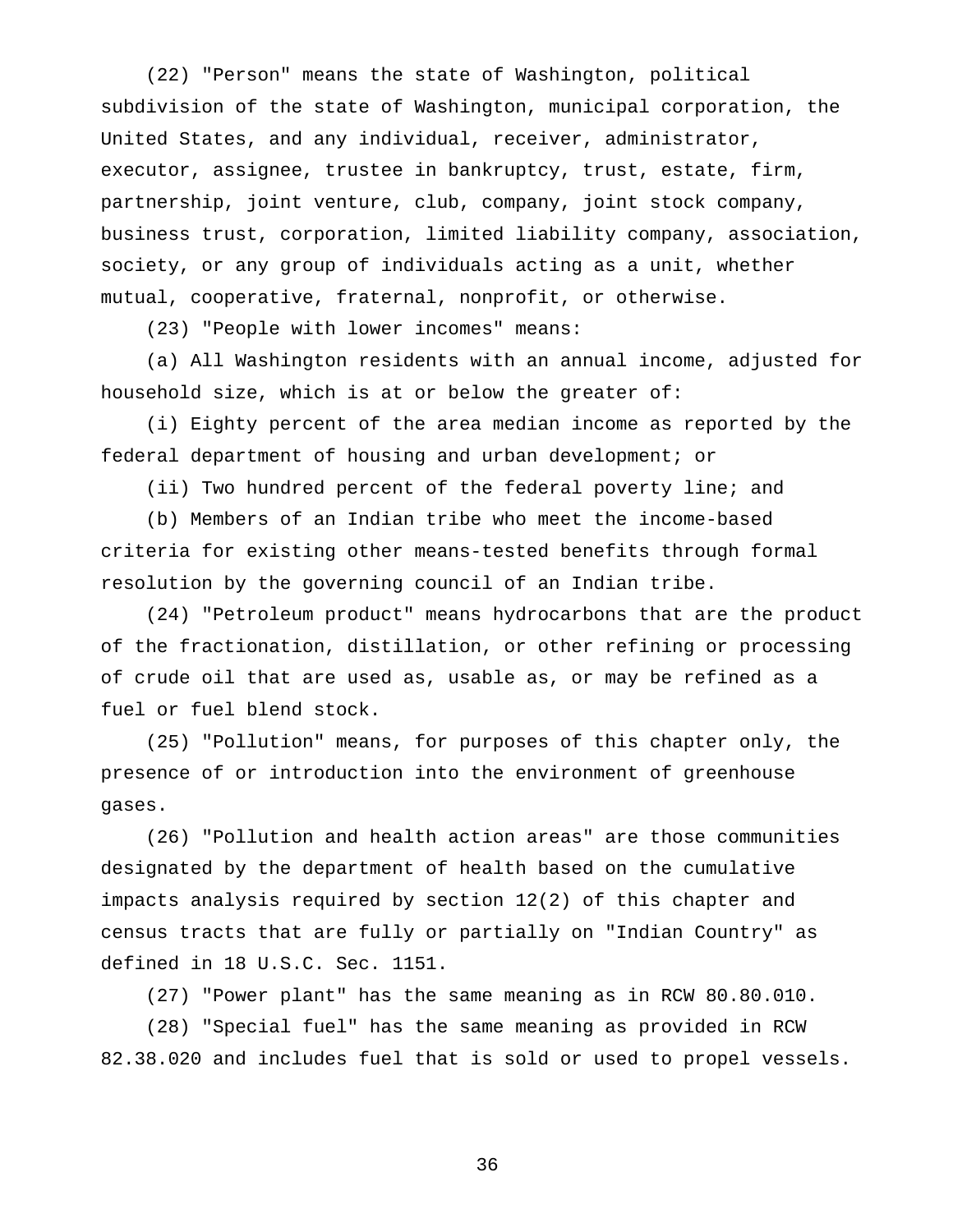(29) "Supplier" means a person that produces, refines, imports, sells, or delivers fossil fuels in or into the state for use or processing within the state.

(30) "Tribal lands" means "Indian Country" as defined in 18 U.S.C. Sec. 1151, lands owned by or held in trust for an Indian tribe, and sensitive tribal areas. For the purposes of this chapter, "sensitive tribal areas" are areas in which an Indian tribe has a significant interest, such as sacred sites, traditional cultural properties, and burial grounds protected under chapter 27.44 RCW.

(31) "Tribal leaders" means persons identified by Indian tribes under RCW 43.376.050 or other designee formally appointed by the Indian tribe.

(32) "Usual and accustomed fishing area" is any area adjudicated to have been reserved for fishing by one or more Indian tribe(s) through treaties as recognized by *United States v. Washington,* 20 F. Supp. 3d 899 (2008). For purposes of this chapter only, "usual and accustomed fishing area" refers to waterways only and not nearby uplands.

(33) "Vulnerable populations" are communities that experience high cumulative risk from environmental burdens due to:

(a) Adverse socioeconomic factors, such as unemployment, high housing and transportation costs relative to income, and linguistic isolation; and

(b) Sensitivity factors, such as low birth weight and higher rates of hospitalization.

NEW SECTION. **Sec. 16.** All departments and agencies named in this chapter may adopt rules, develop guidance, and create forms and other documents necessary to effectuate the provisions and purposes of this chapter.

NEW SECTION. **Sec. 17**. As of the effective date of this section, chapter 173-442 WAC and associated amendments to chapter 173-441 WAC previously adopted by the department of ecology may not